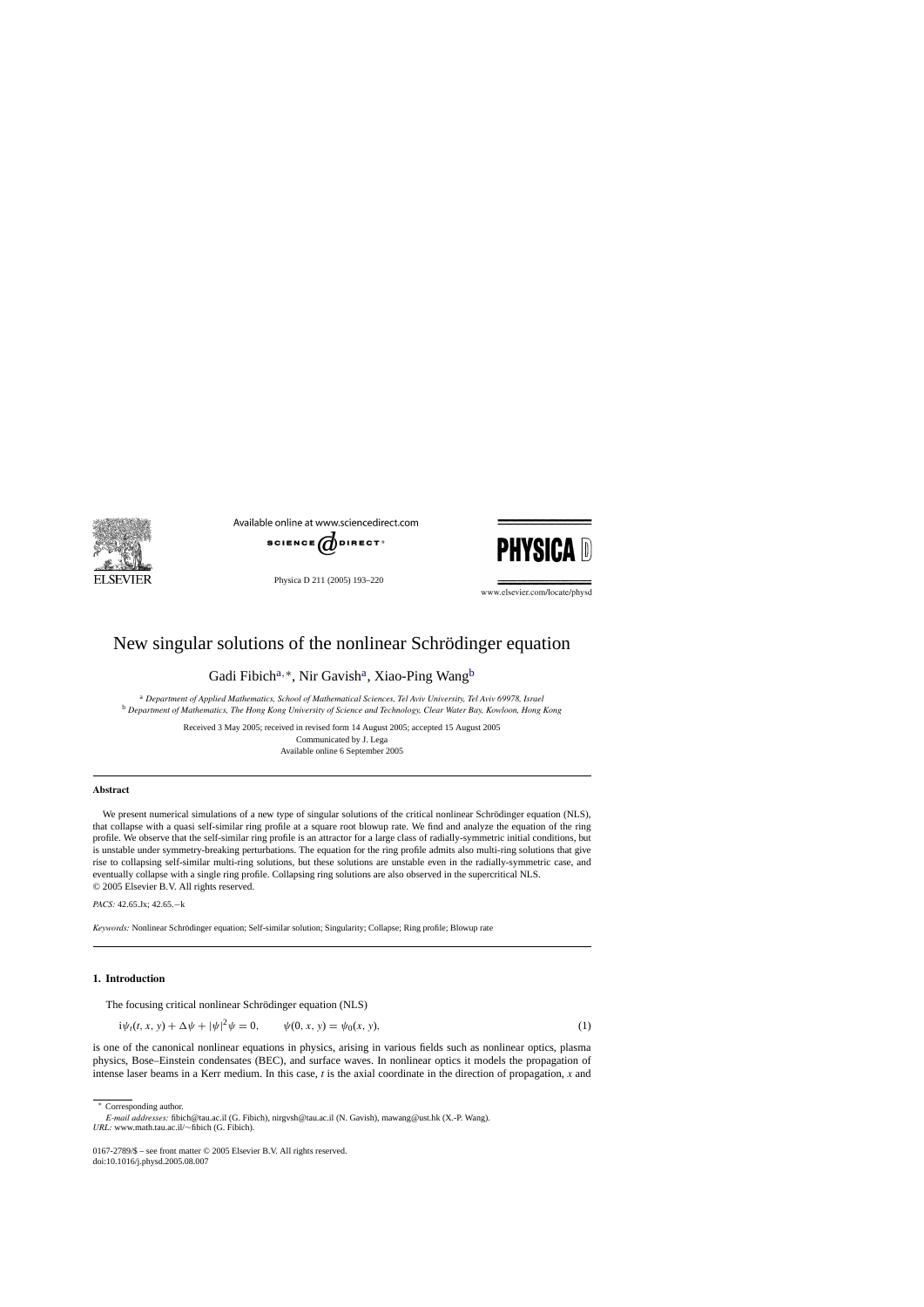<span id="page-1-0"></span>*y* are the spatial coordinates in the transverse plane,  $\Delta = \partial_{xx} + \partial_{yy}$  is the diffraction term and  $|\psi|^2 \psi$  describes the nonlinear Kerr response of the medium.

We now briefly review NLS theory, for more information, see  $[1-3]$ . The NLS [\(1\)](#page-0-0) has two important conservation laws: *power*  $(L^2 \text{ norm})$  conservation.

$$
N(t) = \int |\psi|^2 dx dy \equiv N(0),\tag{2}
$$

and Hamiltonian conservation,

$$
H(t) = \int |\nabla \psi|^2 dx dy - \frac{1}{2} \int |\psi|^4 dx dy \equiv H(0).
$$
 (3)

It is well known that solutions of the two-dimensional critical NLS [\(1\)](#page-0-0) can self-focus and become singular at a finite time  $T_c$ . A necessary condition for blowup is that the *initial power*  $N(0)$  exceeds a threshold power  $N_c$ , i.e.,  $N(0) \ge N_c$ . A sufficient condition for collapse is that the initial Hamiltonian is negative, i.e.,  $H(0) < 0$ .

The two-dimensional NLS [\(1\)](#page-0-0) has waveguide solutions of the form  $\psi = e^{it} R(r)$ , where R is the solution of

$$
R''(r) + \frac{1}{r}R' - R + R^3 = 0, \qquad R'(0) = 0, \qquad R(\infty) = 0.
$$
 (4)

Eq. (4) has enumerable number of solutions  $\{R^{(n)}\}_{n=0}^{\infty}$ , which can be arranged in order of increasing power [\[4\],](#page-26-0) i.e.,

$$
\int (R^{(0)})^2 dx dy \le \int (R^{(1)})^2 dx dy \le \int (R^{(2)})^2 dx dy \le \cdots
$$

Of most importance is the ground state solution  $R := R^{(0)}$ , also known as *Townes profile* [\[5\].](#page-26-0) The ground state *R* is positive and monotonically decreasing. In addition, its power is exactly equal to the critical power  $N_c$ , i.e.,  $N_c =$  $\int R^2 dx dy \approx 11.7$  [\[6\].](#page-26-0)

The critical NLS [\(1\)](#page-0-0) is invariant under the lens (pseudo-conformal) transformation, i.e., if  $\psi$  is a solution of the NLS [\(1\)](#page-0-0) then

$$
\tilde{\psi} = \frac{1}{L(t)} \psi(\tau, \xi) \exp\left(i\frac{L_t}{L}\frac{r^2}{4}\right), \qquad r = \sqrt{x^2 + y^2}, \qquad \xi = \frac{r}{L(t)}, \qquad \tau = \int_0^t \frac{ds}{L^2(s)},\tag{5}
$$

where  $L(t) = \alpha^2(T_c - t)$ , is also a solution of the NLS [\(1\)](#page-0-0) [\[7\]. A](#page-26-0)pplying the lens transformation (5) to the waveguide solutions  $\psi = e^{it} R(r)$  gives rise to the explicit blowup solutions

$$
\psi_{R^{(n)}}^{\text{ex}}(t,r) = \frac{1}{L(t)} R^{(n)}\left(\frac{r}{L(t)}\right) e^{i\tau + i(L_t/L)(r^2/4)}, \qquad \tau = \int_0^t \frac{ds}{L^2(s)}, \qquad L(t) = \alpha^2 (T_c - t),
$$
\n(6)

where  $R^{(n)}$  are the solutions of (4), that become singular at  $t = T_c$ . These explicit blowup solutions, however, are unstable.

Two related questions which were open from the mid 1960s up to the mid 1980s, were the profile of the solution near the collapse and the rate of blowup. Numerical studies conducted during the 1980s [\[8,9\],](#page-26-0) suggested that the NLS has a universal, cylindrically-symmetric asymptotic blowup profile

$$
\psi \sim \psi_R = \frac{1}{L(t)} R\left(\frac{r}{L(t)}\right) e^{i\tau + i(L_t/L)(r^2/4)}, \qquad \tau = \int_0^t \frac{ds}{L^2(s)},\tag{7}
$$

where  $R$  is the ground-state solution of (4). More precisely, it turned out that only the inner core of the solution collapses into the singularity with the asymptotic profile  $\psi_R$  as  $t \to T_c$ , while the rest of the solution continues to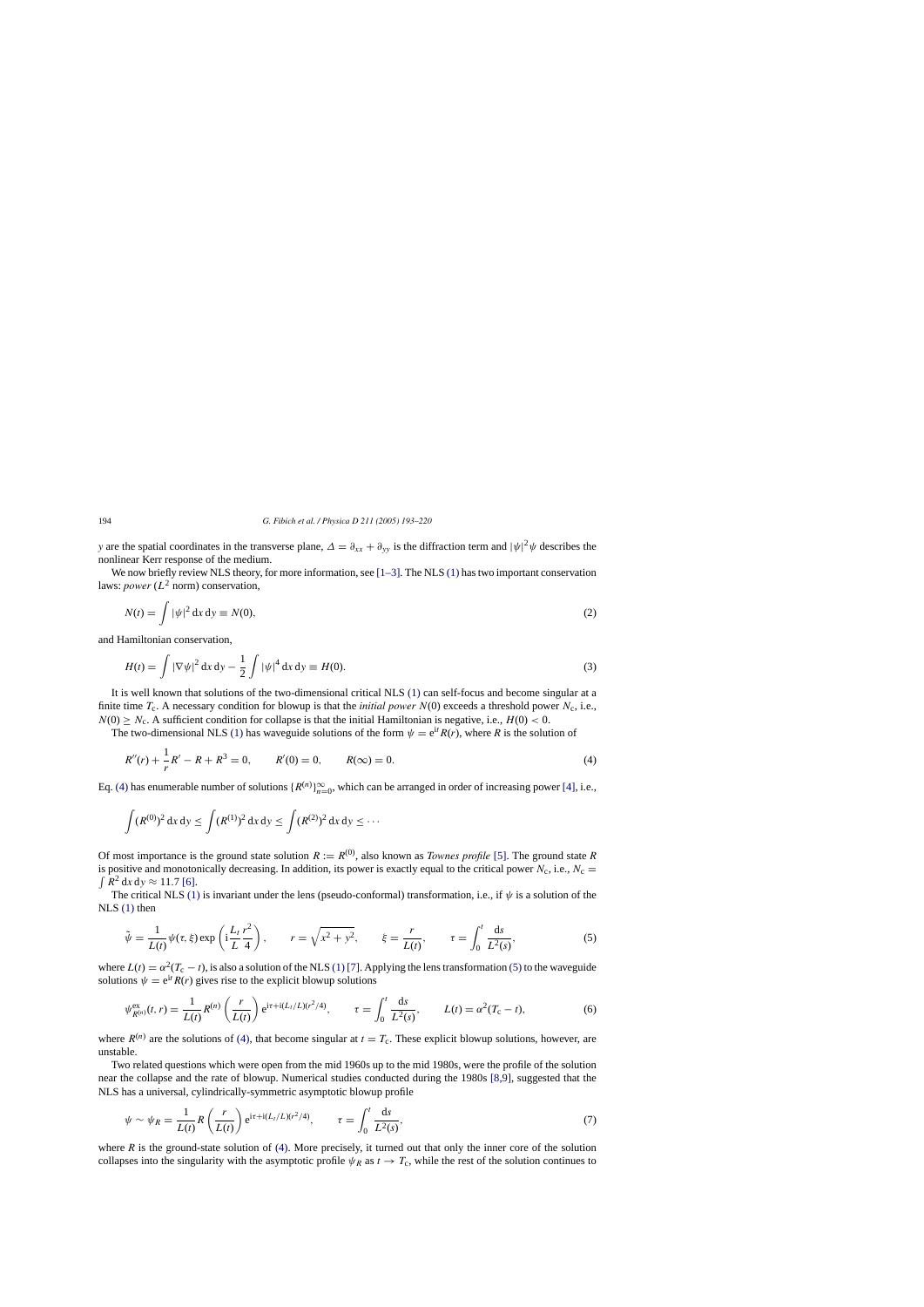<span id="page-2-0"></span>propagate (see, e.g., [Fig. 5\),](#page-5-0) i.e.,

$$
\psi \sim \begin{cases} \psi_R & 0 \le r \le \rho L(t) \\ \psi_{\text{outer}} & \rho L(t) < r \end{cases} \tag{8}
$$

where  $\rho \gg 1$  and  $L(t) = 1/\max_{x,y} |\psi(t, x, y)|$ . The understanding that NLS collapse is quasi self-similar with asymptotic profile  $\psi_R$  was crucial in the asymptotic calculation of the blowup rate  $L(t)$ , which turned out to be given by the *loglog law* [\[10–12\]](#page-26-0)

$$
L(t) \sim \left(\frac{2\pi(T_{\rm c}-t)}{\log\log 1/(T_{\rm c}-t)}\right)^{1/2},\tag{9}
$$

where  $T_c$  is the singularity point. Finding the *loglog law* was a hard problem, exactly because the solution undergoes partial beam collapse, in which the inner core evolves according to  $\psi_R$ , the outer part propagates linearly, and the dynamics depends on the exponentially weak coupling between the two.

Numerical simulations also showed that  $\psi_R$  is an attractor for the inner part of solutions of the weakly perturbed critical NLS. This property was used in the development of an asymptotic theory for the effects of small perturbations in the critical NLS, known as *modulation theory* [\[1\].](#page-26-0) Thus, the convergence to  $\psi_R$  turned out to be a key feature of the critical NLS. A rigorous proof of the convergence to the self-similar Townes profile  $\psi_R$ , however, turned out to be a hard problem. Weinstein proved that near the singularity the solution converges to a self-similar blowup profile [\[13\].](#page-26-0) Nawa further characterized the limiting profiles of the collapsing core and of the diffracting outer part [\[14,15\].](#page-26-0) These results partially supported the observation that the NLS has the universal asymptotic blowup profile  $\psi_R$ , but did not prove it. Only recently, Merle and Raphael proved that solutions of the NLS [\(1\)](#page-0-0) with power moderately above  $N_c$  collapse with the asymptotic profile  $\psi_R$  at the loglog blowup rate [\[16–18\].](#page-26-0) Concurrently, it was demonstrated experimentally that the profile of collapsing laser beams is given by the Townes profile [\[19\].](#page-26-0) Thus, all the research that was carried out from the eighties until these days leads to the belief that the Townes profile is the only attractor of blowup solutions of the critical NLS.

In a recent paper, Bergé et al. presented simulations of the critical NLS with super-Gaussian initial conditions that self-focused with a ring profile [\[20\].](#page-26-0) These simulations were only carried out for focusing levels of 3–5, probably because the focus of that paper was on symmetry-breaking (multiple filamentation). In this research, we study such ring-type solutions as they continue to collapse. Specifically, we are interested to know whether the ring structure will persist until the singularity, or whether the solution will eventually collapse with the Townes profile.

The paper is organized as follows. In Section [2](#page-3-0) we solve the NLS with high-power super-Gaussian initial conditions and observe numerically that the solution collapses with a quasi self-similar ring profile at a square-root blowup rate up to focusing levels of  $10^{16}$ . In particular, the solution does not change into the Townes profile, nor does it blowup with the loglog blowup rate (9). In Section [3](#page-5-0) we find the equation of the ring profile, denoted as the *G* equation. Section [4](#page-8-0) is devoted to analysis of the *G* equation. We present one-parameter families of ring and multi-ring solutions of the *G* equation. We then use these solutions to construct explicit self-similar ring solutions of the NLS that blowup at a square root blowup rate. In Section [5](#page-12-0) we show numerically that the self-similar profiles of the collapsing ring solutions of the NLS have an excellent match with the single-ring solutions of the *G* equation. As in the case of the *R* profile, see Eq. (8), the NLS ring solutions match the *G* profile only in the "ring region", and not everywhere (i.e., quasi self-similar collapse). In Section [6,](#page-16-0) we test the stability of the ring profiles and show numerically that the self-similar ring profile is a strong attractor in the radially-symmetric case, but not under symmetry breaking perturbations. We also observe that multi-ring solutions are unstable even in the radially-symmetric case. Section [7](#page-20-0) shows that the super-critical NLS also admits collapsing ring solutions, but that they are quite different from the critical NLS ring solutions. In Section [8](#page-21-0) we discuss the open question of the existence of  $H<sup>1</sup>$  ring-type blowup solutions of the critical NLS. Final remarks are given in Section [9. T](#page-22-0)he numerical methods used in this study are described in the [Appendices A–F.](#page-23-0)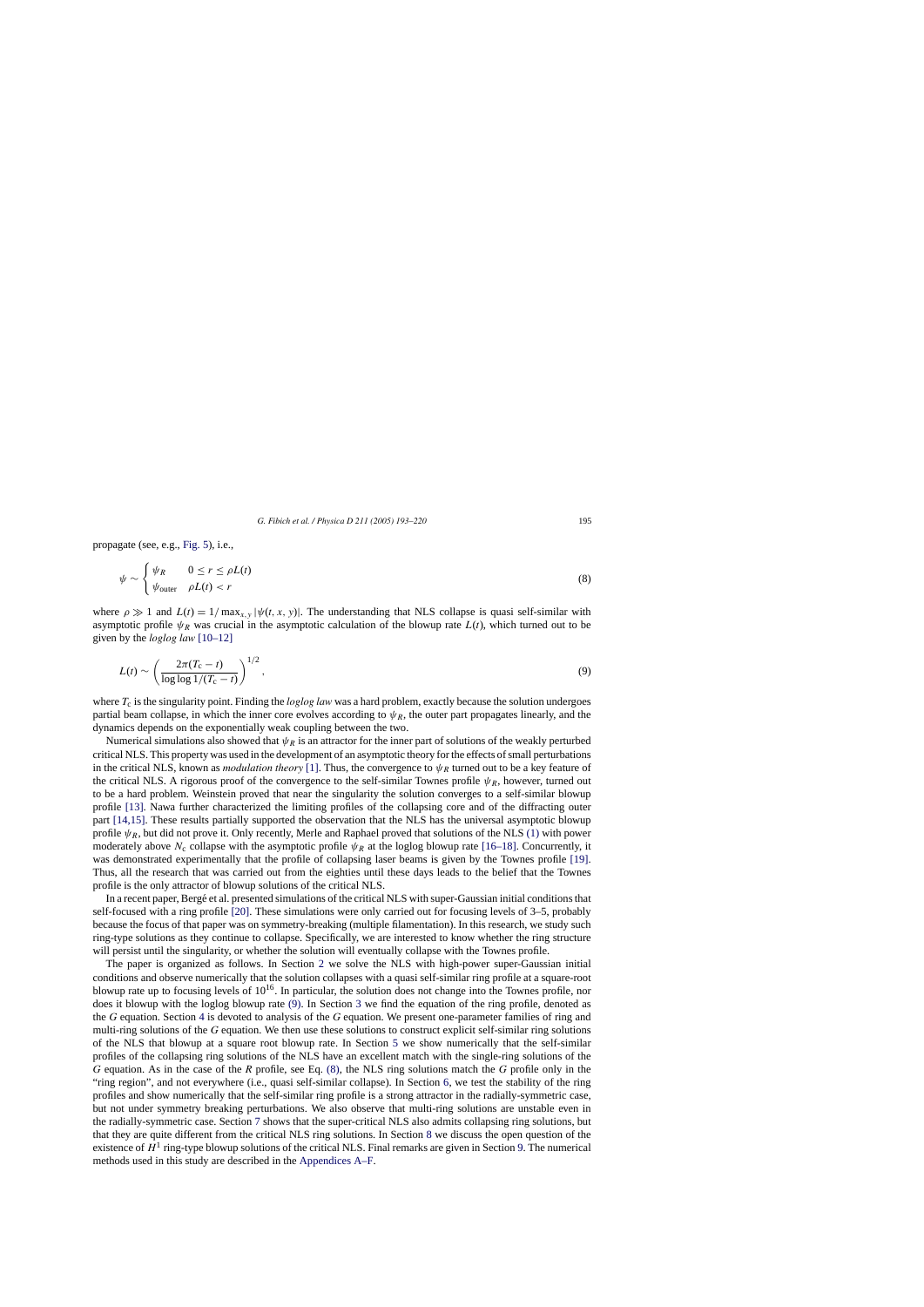

Fig. 1. Solution of the NLS (10) with  $\psi_0 = 15 e^{-t^4}$ . (A)  $t = 0$ ,  $A(t) = 1$ ; (B)  $t = 0.020$ ,  $A(t) = 1$ ; (C)  $t = 0.027$ ,  $A(t) = 1$ ; (D)  $t =$ 0.0286,  $A(t) = 1$ ; (E)  $t = 0.02875793896630$ ,  $A(t) = 3.32 \times 10^5$ ; (F)  $A(t) = 6.64 \times 10^5$ ; (G)  $A(t) = 4.6 \times 10^{10}$ ; (H)  $A(t) = 6.5 \times 10^{15}$ . Times  $t$  in graph E–H differ only in the 14th digit or after, therefore only the focusing levels  $A(t)$  are presented.

#### **2. Preliminary numerical observations**

We first ask what happens to ring solutions as they get closer and closer to the singularity (i.e., as they become more and more focused). Specifically, do they maintain a ring profile or does the blowup profile becomes Townesian at a certain stage? To see that, we first solve the radially-symmetric NLS

$$
i\psi_t(t,r) + \psi_{rr} + \frac{1}{r}\psi_r + |\psi|^2\psi = 0, \qquad \psi(0,r) = \psi_0(r), \tag{10}
$$

with the high-power super-Gaussian initial condition  $\psi_0 = 15 e^{-r^4} (N(0) \simeq 38 N_c)$ . In order to be able to get closer and closer to the singularity we use the method of *dynamic rescaling* (see [Appendix E\).](#page-25-0) As can be seen in Fig. 1, the solution collapses with a ring profile that becomes taller in amplitude and smaller in radius, up to focusing levels of  $A(t) = \mathcal{O}(10^{15})$ , where

$$
A(t) = \frac{\max_{r} |\psi(t, r)|}{\max_{r} |\psi(0, r)|}.
$$
 (11)

In addition, Fig. 1E–H suggest that the ring solution is self-similar, i.e., of the form

$$
|\psi(t,r)| \sim \frac{1}{L(t)} G(\xi), \qquad \xi = \frac{r}{L(t)},\tag{12}
$$

for some profile  $G(\xi)$ . In order to check for self-similarity, we rescale the numerical solution according to<sup>1</sup>

$$
\psi_{\text{normalized}}(t, r) = L(t)\psi\left(\frac{r}{L(t)}\right), \qquad L(t) = \frac{1}{\max_{r}|\psi|}.
$$
\n(13)

[Fig. 2A](#page-4-0) shows the results of Fig. 1E–H, rescaled according to (13). All four normalized plots are indistinguishable, indicating that the collapsing ring solution is indeed self-similar while focusing over more than 10 orders of

<span id="page-3-0"></span>

<sup>&</sup>lt;sup>1</sup> Note that under the normalization (13), max<sub>r</sub>  $|\psi_{\text{normalized}}| = 1$ .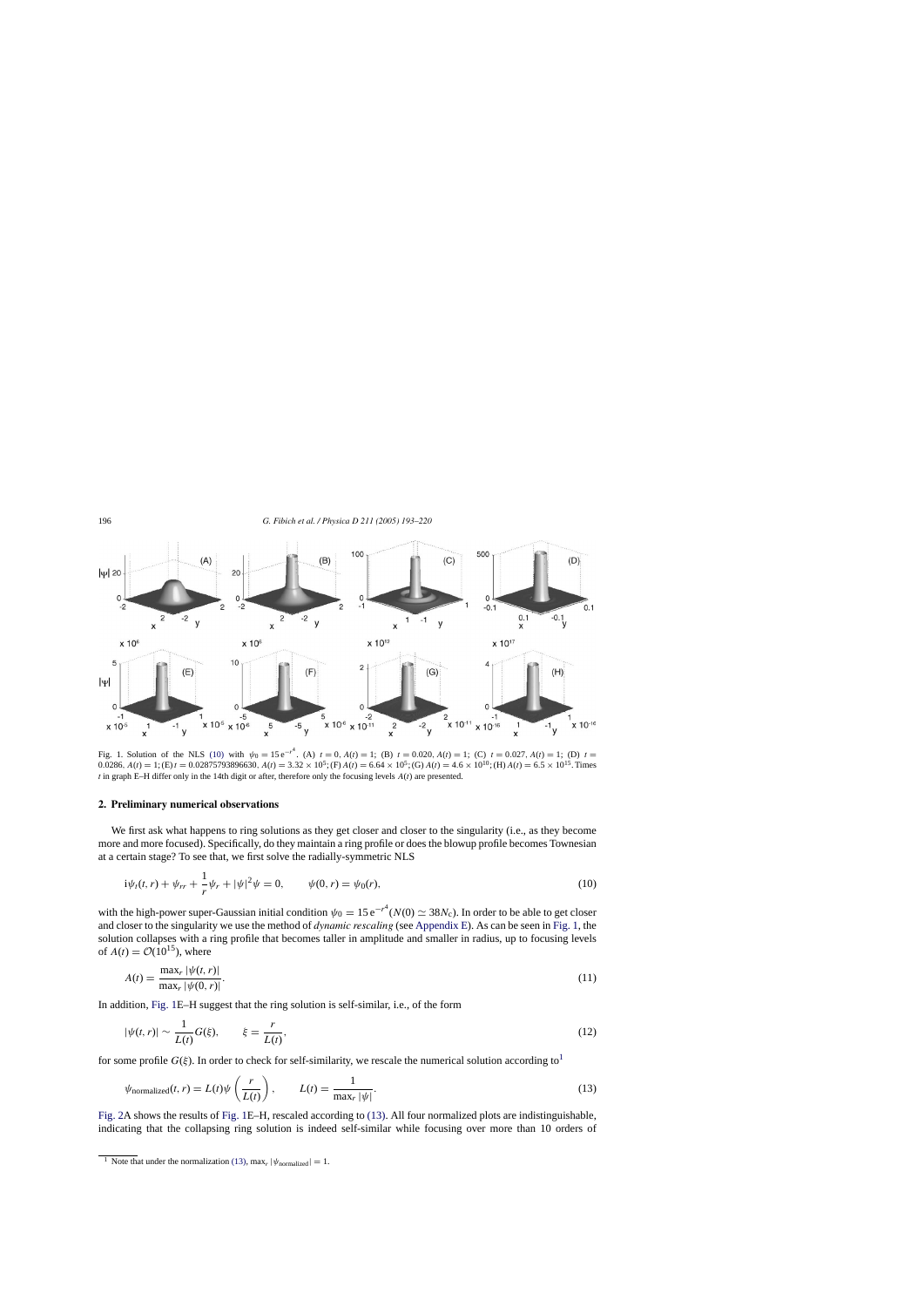<span id="page-4-0"></span>

Fig. 2. (A) Results of [Fig. 1E–](#page-3-0)H normalized and superimposed:  $A(t) = 3.32 \times 10^5$  (solid),  $A(t) = 6.64 \times 10^5$  (dashes),  $A(t) = 4.6 \times 10^{10}$  (dots) and  $A(t) = 6.5 \times 10^{15}$  (dash-dots); all four lines are indistinguishable. (B) Same data on a semi-logarithmic scale.



Fig. 3. Solution of the NLS [\(10\)](#page-3-0) with  $\psi_0 = 20 e^{-r^4}$  at  $t = 0.020793557$  ( $A(t) = 1.12 \times 10^3$ ; solid) and at  $t = 0.020793558$  ( $A(t) = 1.75 \times 10^3$ )  $10^5$ ; dots); the two lines are indistinguishable.

magnitude. Plotting the same data on a semi-logarithmic scale (Fig. 2B) shows that the rescaled profile is only quasi self-similar: it is self-similar in the "ring region", but not near the center  $(r/L \ll 10)$  or far outside  $(r/L \gg 10)$ .

We now increase the input power and solve the NLS [\(10\)](#page-3-0) with  $\psi_0 = 20 e^{-r^4}$  ( $N(0) \simeq 67 N_c$ ). In this case the solution also collapses with a self-similar ring profile (Fig. 3). The radius of the rescaled ring in Fig. 3 is  $\xi_{\text{max}} \cong 20.2$ , which is larger than in Fig. 2 where  $\xi_{\text{max}} \cong 14.1$ . More generally, we observe that the ring radius increases with the input power. Since different initial conditions collapse with ring structures with different radii, the ring profile appears not to be universal (but see Section [4.2\).](#page-10-0)

In order to show that initial conditions that are different from  $\psi_0=c\,e^{-r^4}$  can also collapse with a self-similar ring profile, we show in [Fig. 4](#page-5-0) that the initial condition  $\psi_0 = 15 e^{-r^8}$  ( $N(0) \simeq 43 N_c$ ) also collapses with a self-similar ring profile.<sup>2</sup> Clearly, not all high-power (i.e.,  $N(0) = \mathcal{O}(50N_c)$ ) initial conditions collapse with a ring profile. For example, the Gaussian initial condition whose input power is the same as the super-Gaussian  $\psi_0 = 15 e^{-r^4}$  from [Fig. 1, c](#page-3-0)ollapses with a Townes profile (see [Fig. 5\).](#page-5-0)

We now consider the blowup rate of these ring solutions. Since the solutions were found to be self-similar as in [\(12\),](#page-3-0) their blowup rate is given by  $L(t)$ . Plotting  $L^2$  as a function of *t* looks like a straight line, suggesting an asymptotic square root blowup rate. However, it is hard to determine from such plots whether the blowup rate is strictly a square root or a square root with a small (e.g., *loglog*) correction. A better numerical approach is, therefore,

<sup>&</sup>lt;sup>2</sup> In Section [6](#page-16-0) we show non-monotonic initial conditions that also collapse with a self-similar ring solution.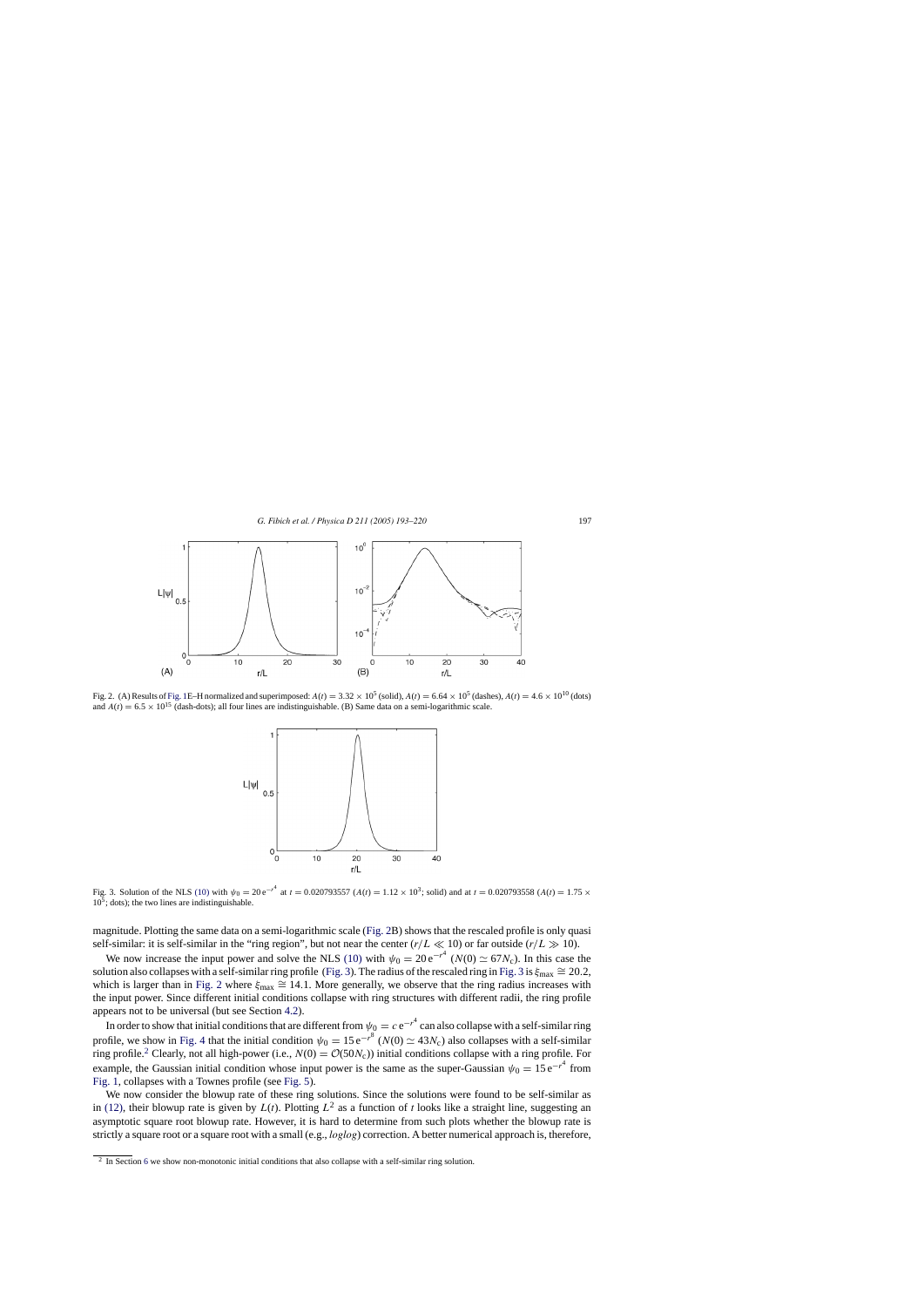<span id="page-5-0"></span>

Fig. 4. Solution of the NLS [\(10\)](#page-3-0) with  $\psi_0 = 15 e^{-r^8}$ , at  $t = 0.0302387873$  ( $A(t) = 6.625 \times 10^3$ ; solid) and at  $t = 0.0302387878$  ( $A(t) =$  $2.67 \times 10^4$ ; dots); the two lines are indistinguishable.



Fig. 5. Solution of the NLS [\(10\)](#page-3-0) with  $\psi_0 = 15 \sqrt[4]{\pi/2} e^{-r^2}$  at  $t = 0.0172$  (solid). Dotted line is the Townes-based asymptotic profile  $\psi_R$ .

to monitor the dynamics of  $LL_t = (1/2)(L^2)_t$ , since  $\lim_{t\to T_c} LL_t = -\alpha^2/2 < 0$  in the case of a strict square root blowup rate  $L(t) \sim \alpha \sqrt{T_c - t}$ , whereas  $\lim_{t \to T_c} LL_t = 0$  when the blowup rate is faster than a square root. [Fig.](#page-6-0) 6A shows that  $\lim_{t\to T_c} LL_t \cong 0.085$  for the super-Gaussian initial condition  $\psi_0 = 15 e^{-r^4}$ , suggesting a square  $\alpha$  shows that  $\lim_{t\to T_c} L_{tt} = 0.083$  for the super-Gaussian initial condition  $\psi_0 = 15e^{\pi/3}$ , suggesting a square root blowup rate of  $L(t) \sim \alpha \sqrt{T_c - t}$  with  $\alpha \approx 0.41$ . Note that this is different from the equal-po initial condition from Fig. 5, for which  $\lim_{t\to T_c} LL_t = 0$  (see [Fig. 6B](#page-6-0)), which implies a faster-than-a-square-root blowup rate. Therefore, it seems that monitoring  $LL<sub>t</sub>$  is, indeed, a good way to tell numerically a square root from a faster-than-a-square-root blowup rate.

#### **3. Finding the ring profile**  $G(\xi)$

The preliminary numerical observations in Section [2](#page-3-0) suggest the existence of NLS solutions that collapse with a self-similar ring-profile G at a square-root blowup rate. We now turn our attention to the following question: Which equation describes the ring profile(s)<sup>3</sup> observed in [Figs. 2–4?](#page-4-0) Clearly, *G* cannot be any of the infinite number of solutions  $R^{(n)}$  of Eq. [\(4\), b](#page-1-0)ecause all these solutions have a global maximum at  $r = 0$ . Likewise, it cannot be any of

 $\frac{3}{3}$  We say profiles and not profile, since they can have different radii.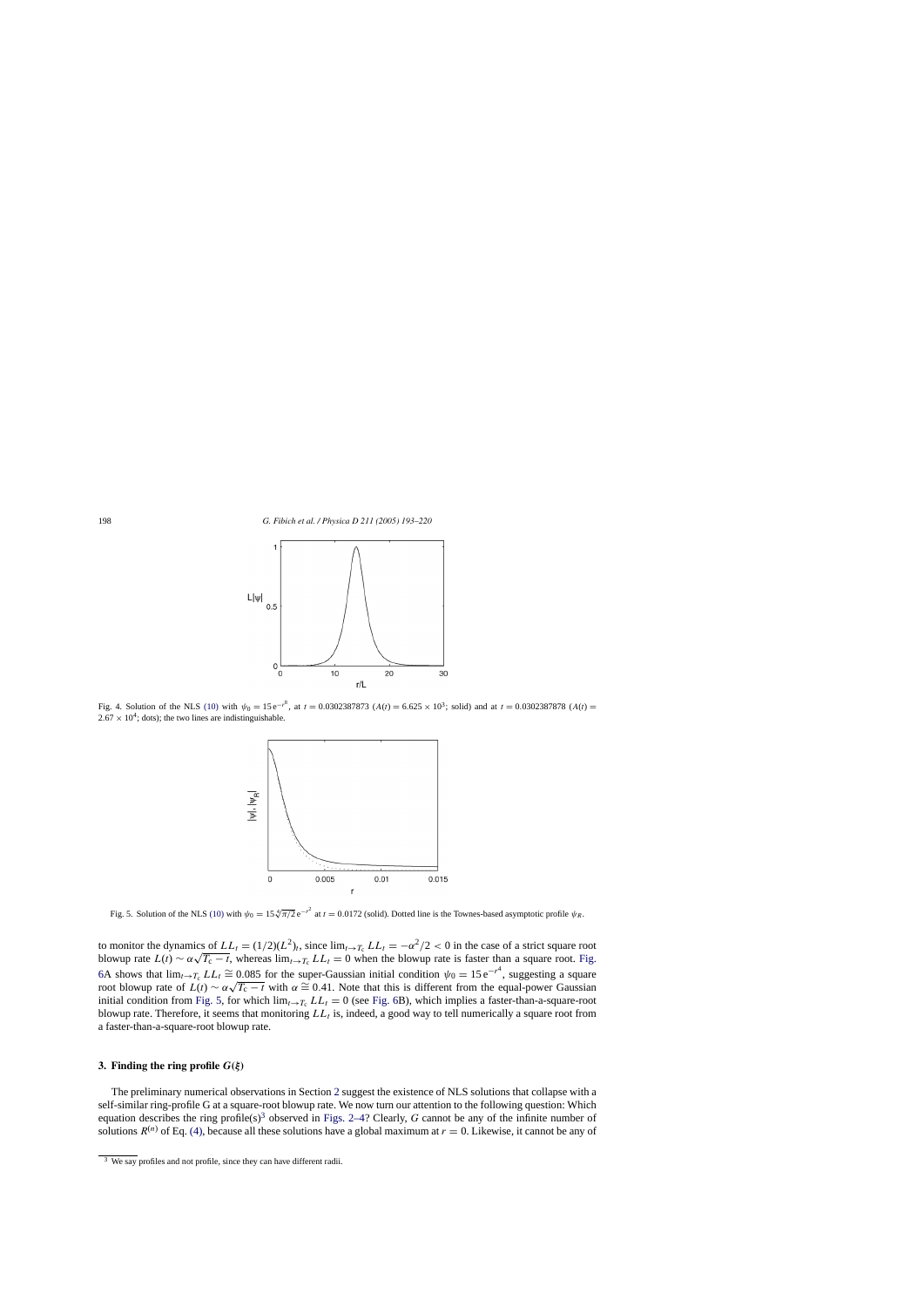<span id="page-6-0"></span>

Fig. 6. LL<sub>t</sub> as a function of  $A(t)$  for solutions of the NLS [\(10\)](#page-3-0) with initial conditions: (A)  $\psi_0 = 15 \text{ e}^{-r^4}$  and (B)  $\psi_0 = 15 \sqrt[4]{\pi/2} \text{ e}^{-r^2}$ .

the multibump solutions found by Budd [\[21\],](#page-26-0) since these solutions exist only in the case of the supercritical NLS, (i.e., Eq.  $(32)$  for  $d > 2$ ), and even in that case they were found to be numerically unstable.

The following proposition characterizes all singular solutions that undergo self-similar collapse at a square root blowup rate:<sup>4</sup>

**Proposition 1.** *Let*  $\psi$  *be a singular solution of the NLS* [\(1\)](#page-0-0) *with an asymptotic self-similar blowup profile*  $\psi(t, r)$  ∼  $\psi_G(t, r)$  where

$$
\psi_G(t,r) = \frac{1}{L(t)} G(\xi) e^{i\tau + i(L_t/L)(r^2/4)}, \qquad \tau = \int_0^t \frac{ds}{L^2(s)}, \qquad \xi = \frac{r}{L(t)},
$$
\n(14)

*and*  $G(\xi)$ :  $\mathbb{R} \to \mathbb{R}$ . If  $\psi$  has a square root blowup rate, i.e., if

$$
\lim_{t \to T_c} \frac{L(t)}{\sqrt{T_c - t}} = \lim_{t \to T_c} \frac{d(L(t))/dt}{d(\sqrt{T_c - t})/dt} = \alpha > 0,
$$
\n(15)

*then* G(ξ) *is the solution of*

$$
G''(\xi) + \frac{G'}{\xi} + \left[\frac{\alpha^4}{16}\xi^2 - 1\right]G + G^3 = 0, \qquad 0 \neq G(0) \in \mathbb{R}, \qquad G'(0) = 0.
$$
 (16)

**Proof.** Substitution of (14) in the NLS [\(1\)](#page-0-0) shows that the equation for *G* is

$$
G''(\xi) + \frac{G'}{\xi} - G + G^3 + \frac{1}{4}\beta(t)\xi^2 G = 0, \qquad \beta(t) = -L_{tt}L^3.
$$
\n(17)

Since  $G(\xi)$  is independent of *t*,  $\beta(t) \equiv \beta_0 := \beta(0)$ . Hence, the equation for  $L(t)$  is

$$
L_{tt}=-\frac{\beta_0}{L^3}.
$$

Multiplying this equation by  $L_t$  and integrating gives,

$$
(LLt)2 = \beta_0 + C_0 L2, \qquad C_0 = Lt2(0) - \frac{\beta_0}{L2(0)}.
$$

<sup>4</sup> A "modified" version of Proposition 1 for quasi self-similar collapse is given in Section [8.](#page-21-0)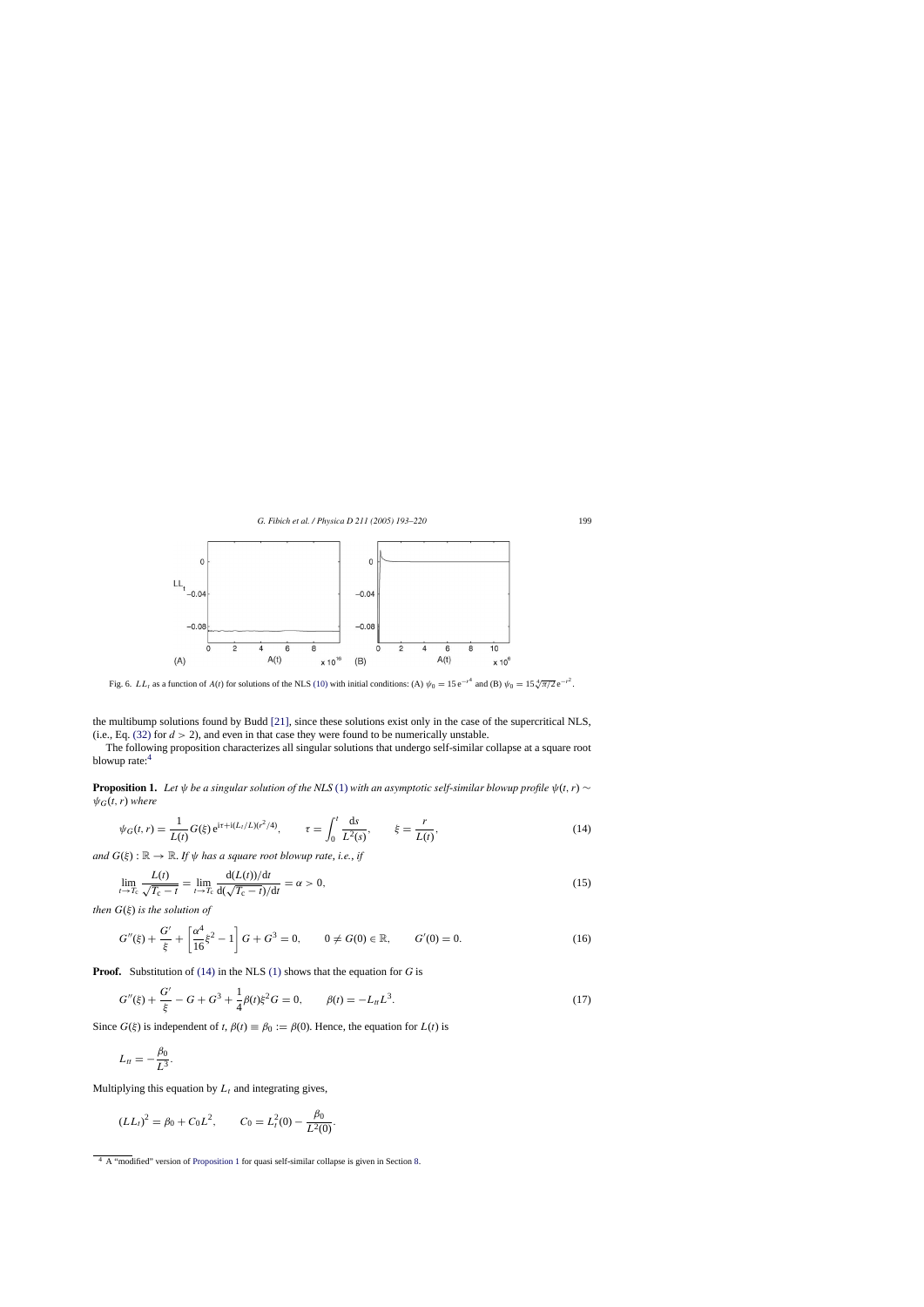Therefore, since  $\lim_{t\to T_c} L(t) = 0$ ,

$$
\lim_{t \to T_c} (LL_t)^2 = \beta_0 + \lim_{t \to T_c} C_0 L^2 = \beta_0.
$$
\n(18)

When the blowup rate is a square root, it follows from [\(15\)](#page-6-0) that

$$
\lim_{t \to T_c} LL_t = -\frac{\alpha^2}{2}.\tag{19}
$$

Therefore, by (18) and (19),

$$
\beta_0 = \frac{\alpha^4}{4}.\tag{20}
$$

Substituting (20) into [\(17\)](#page-6-0) gives [\(16\).](#page-6-0)  $\Box$ 

We, therefore, see that the profile of self-similar solutions that blowup at a square root rate is given by the *G* Eq. [\(16\),](#page-6-0) and not by the *R* Eq. [\(4\).](#page-1-0) In Section [4](#page-8-0) we will show that solutions of Eq. [\(16\)](#page-6-0) can, indeed, give rise to ring solutions and in Section [5.2](#page-13-0) we will show that the *G*-profiles provide an excellent match to the ring solutions observed in the simulations of Section [2.](#page-3-0)

**Remark 2.** Eq. [\(16\)](#page-6-0) is not new. In fact, it frequently arises in the analysis of blow-up solutions of the NLS. Until now, however, this equation was analyzed by assuming that to leading order, this equation reduces to the *R*-profile [\(4\).](#page-1-0) Therefore, it was assumed that  $G(0) = R(0) + \mathcal{O}(\alpha^4) = \mathcal{O}(1)$ . In contrast, in this study we are interested in solutions of Eq. [\(16\)](#page-6-0) with  $G(0) \ll 1$  that give rise to ring solutions.<sup>5</sup>

It is generally hard in NLS simulations to characterize the small derivation (if any) from a square root blowup rate, even in simulations where the solution focuses by  $10^{15}$ . As we have seen in [Fig. 6, m](#page-6-0)onitoring the dynamics of  $LL<sub>t</sub>$ seems to provide a good way to distinguish between a strict square root blowup rate and a faster-than-a-square-root blowup rate. Although [Fig. 6](#page-6-0) provides a strong numerical support that the ring self-similar solution collapses with a square root blowup rate, the numerical data cannot determine in a conclusive manner whether the blowup rate is exactly a square root. Therefore, we ask whether is it possible that NLS solutions with a self-similar ring profile collapse at a different blowup rate. Since the blowup rate has the rigorous bound  $L(t) \leq M\sqrt{T_{c}-t}$  where *M* is a constant [\[22,23\],](#page-26-0) we need to consider only the case where the blowup rate is faster than a square root, i.e., when  $\lim_{t\to T_c} LL_t = 0$  (see Section [2\).](#page-3-0) This is done in the following proposition:

**Proposition 3.** *Let* ψ *be a solution of the NLS* [\(1\)](#page-0-0) *with an asymptotic self*-*similar blowup profile* [\(14\).](#page-6-0) *If the blowup rate of* ψ *is faster than a square root*, *i.e.*, *if*

$$
\lim_{t \to T_c} LL_t = 0,\tag{21}
$$

*then,*  $G(\xi)$  *is the solution of the R* Eq. [\(4\).](#page-1-0)

**Proof.** From (18) and (21), it follows that  $\beta_0 = 0$ . Substituting this results in [\(17\)](#page-6-0) gives the *R* Eq. [\(4\).](#page-1-0)  $\Box$ 

**Remark 4.** Proposition 3 applies to the case of loglog blowup rate [\(9\),](#page-2-0) as well as to the linear blowup rate  $L(t) = \alpha(T_c - t)$  of the explicit blowup solutions  $\psi_{ex}^{(n)}$  of [\(6\).](#page-1-0)

<span id="page-7-0"></span>

<sup>&</sup>lt;sup>5</sup> Indeed, since  $G''(0) = G(0)(1 - G^2(0))/2$ , *G* is increasing at  $\xi = 0$  if and only if  $G(0) < 1$ .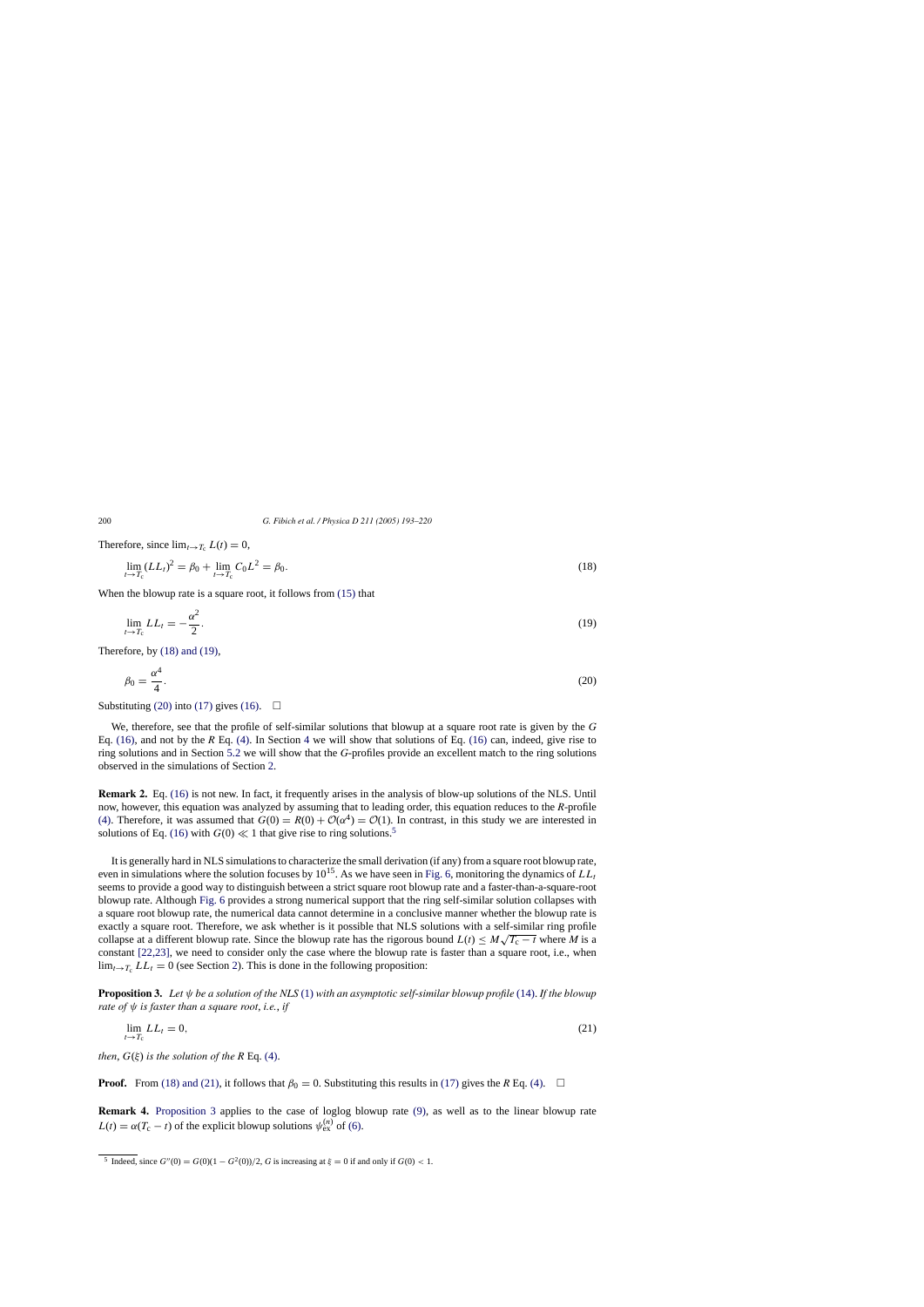<span id="page-8-0"></span>

Fig. 7. Solutions of Eq. [\(16\)](#page-6-0) with  $G_0 = 5 \times 10^{-4}$  for several values of  $\alpha$ .

# **4. Ring solutions of the** *G* **equation**

Solutions of the *G* Eq. [\(16\)](#page-6-0) depend on the parameter  $\alpha$  and on the initial condition  $G_0 = G(\xi = 0)$ . Let us recall Theorem 1.1 of [\[24\]](#page-26-0) of Johnson and Pan, applied here to Eq. [\(16\):](#page-6-0)

**Lemma 5.** All solutions of the initial value problem [\(16\)](#page-6-0) are decaying as  $\xi \to \infty$ . Moreover,

$$
G(\xi) = \frac{c_G}{\xi} \cos\left(\frac{\alpha^2}{8}\xi^2 - \frac{2}{\alpha^2}\log\xi + c_2\right) + \mathcal{O}\left(\frac{1}{\xi^2}\right),\tag{22}
$$

*where*  $c_G$  *and*  $c_2$  *are constants that depend on*  $G_0$  *and on*  $\alpha$ *.* 

Lemma 5 ensures that for any  $G_0$  (and for any  $\alpha$ ) the solution decays as  $\xi \to \infty$ . This is different from the case of the R Eq. [\(4\), w](#page-1-0)here decaying solutions exist only for enumerable set of values of  $R(0)$ , see [\[4\].](#page-26-0)

# *4.1. Families of n-ring profiles*

As we have mentioned, we are interested in solutions of Eq. [\(16\)](#page-6-0) with  $G_0 \ll 1$  that give rise to ring-type solutions. Fig. 7 shows solutions of Eq. [\(16\)](#page-6-0) with  $G_0 = 5 \times 10^{-4}$  for various values of  $\alpha$ . In general, these solutions can be separated into two regions:

- (1) A ring region for  $0 \le \xi \le \mathcal{O}(1/\alpha^2)$ , in which G is positive with one or several rings.
- (2) A tail of decaying-to-zero oscillations for  $\xi \gg 1/\alpha^2$  (see Lemma 5).

Clearly, we are interested in solutions of the *G* equation that look as in [Figs. 2–4](#page-4-0) and not as in Fig. 7, i.e., without the oscillatory tail. Since the amplitude of the decaying oscillations is governed by  $c_G$ , see Eq. (22), we can equivalently say that we are interested in ring solutions of Eq. [\(16\)](#page-6-0) with the smallest-possible tail (i.e.,  $c_G$ ).<sup>6</sup> Therefore, for a given  $G_0$ , we can define the single-ring profile of Eq. [\(16\)](#page-6-0) as the single-ring solution with the value of  $\alpha$  that gives rise to the smallest-possible  $c_G$ . More generally, the *n*-ring profile is the *n*-ring solution with the minimal  $c_G$ .<sup>7</sup> [Fig. 8](#page-9-0) shows a graph of  $c_G$  as a function of  $\alpha$  for  $G_0 = 5 \times 10^{-4}$  (see [Appendix B](#page-23-0) for numerical methods to calculate  $c_G$ ). In general  $c_G$  is  $\mathcal{O}(10)$ , but it sharply falls into minimum points at several locations. Let us denote the values of  $\alpha$  at the minimum points by, going from left to right,  $\alpha^{(1)}$ ,  $\alpha^{(2)}$ ,  $\alpha^{(3)}$ , .... Plotting the corresponding *G*-profiles shows that  $\alpha = \alpha^{(n)}$  corresponds to an *n*-ring profile (see [Fig. 9\).](#page-9-0) The sharp variation of  $c_G$  near the minima points in [Fig. 8](#page-9-0) indicates that slight perturbations in the value of  $\alpha$  from  $\alpha^{(n)}$  result in solutions which are very different

<sup>6</sup> See also discussion in Section [9.](#page-22-0)

<sup>&</sup>lt;sup>7</sup> The minimum value of  $c_G$  is close to, but not equal to, zero (see [Fig. 8\).](#page-9-0) Indeed, from Lemma 5 it follows that if  $c_G = 0$  then  $G \equiv 0$ . Therefore, an *n*-ring solution of [\(16\)](#page-6-0) does have an oscillating tail, but its magnitude is minimal.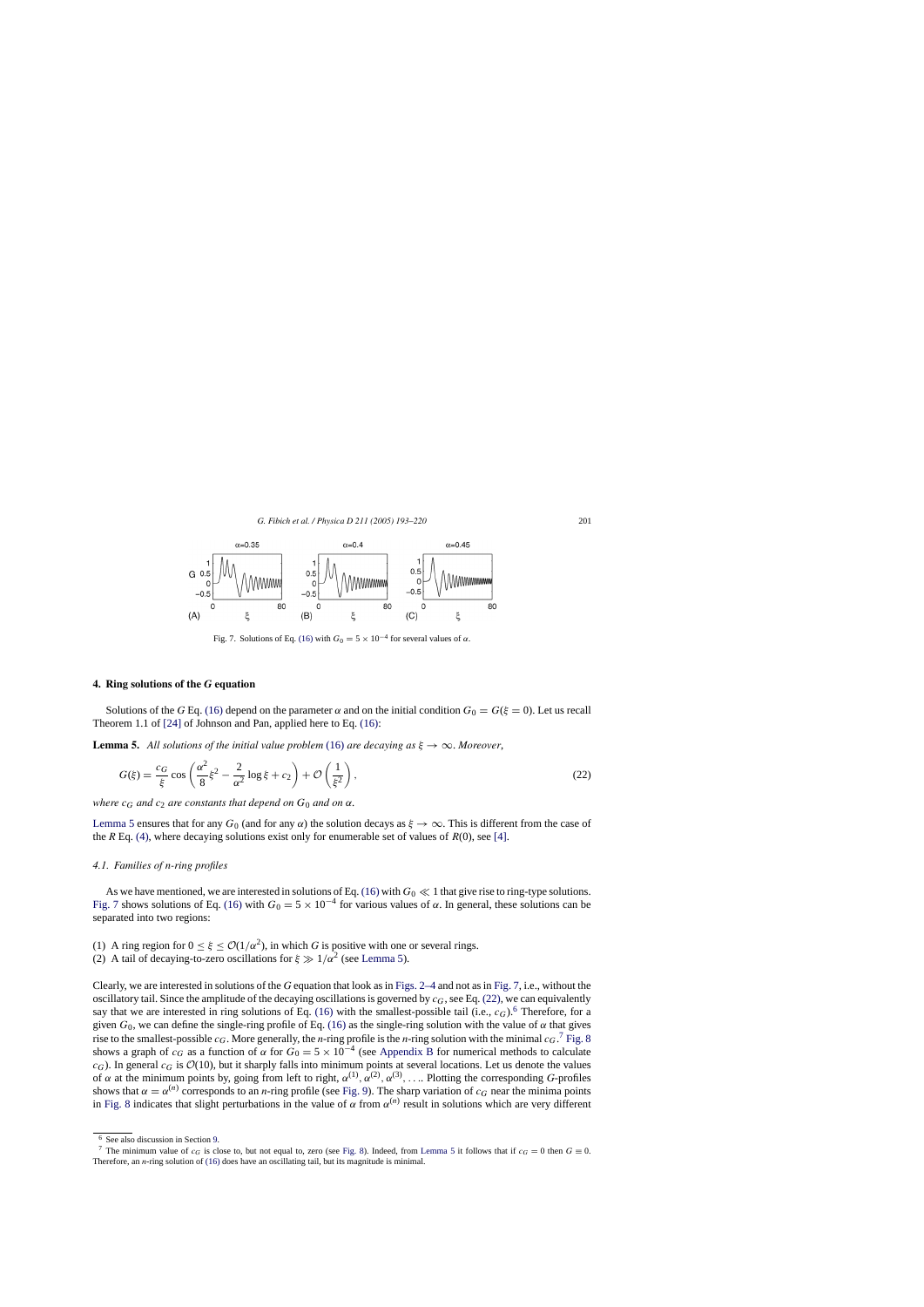<span id="page-9-0"></span>

Fig. 8. Graph of  $c_G$  as a function of  $\alpha$  for  $G_0 = 5 \times 10^{-4}$ .



Fig. 9. Solutions of Eq. [\(16\)](#page-6-0) with  $G_0 = 5 \times 10^{-4}$  and (A)  $\alpha = \alpha^{(3)}(G_0) \cong 0.0335$ , (B)  $\alpha = \alpha^{(2)}(G_0) \cong 0.37$  and (C)  $\alpha = \alpha^{(1)}(G_0) \cong 0.424$ .

from ring profiles (see Fig. 10). More generally, values of  $\alpha$  between  $\alpha^n < \alpha < \alpha^{n+1}$  give rise to *n*-ring solutions with "large" oscillating tails (as in, e.g., [Fig. 7\).](#page-8-0)

Let us denote by  $\alpha^{(n)}(G_0)$  the value of  $\alpha$  for which the solution of Eq. [\(16\)](#page-6-0) with the initial condition  $G(0) = G_0$ is an *n*-ring profile, according to the above definition of ring profiles, i.e.,  $\alpha^{(n)}(G_0)$  is a minimum point of the graph  $c_G(\alpha)$ . By repeating the above process for other values of  $G_0$  (namely calculating  $c_G$  as a function of  $\alpha$  and finding the minimum points  $\alpha^{(n)}$ , see [Appendix B](#page-23-0) for more details), we can obtain curves  $\alpha = \alpha^{(n)}(G_0)$ 



Fig. 10. Solutions of Eq. [\(16\)](#page-6-0) with  $G_0 = 5 \times 10^{-4}$  and  $a = \alpha^{(1)}$  (solid),  $\alpha = \alpha^{(1)} + 0.01$  (dotted) and  $\alpha = \alpha^{(1)} - 0.01$  (dashed).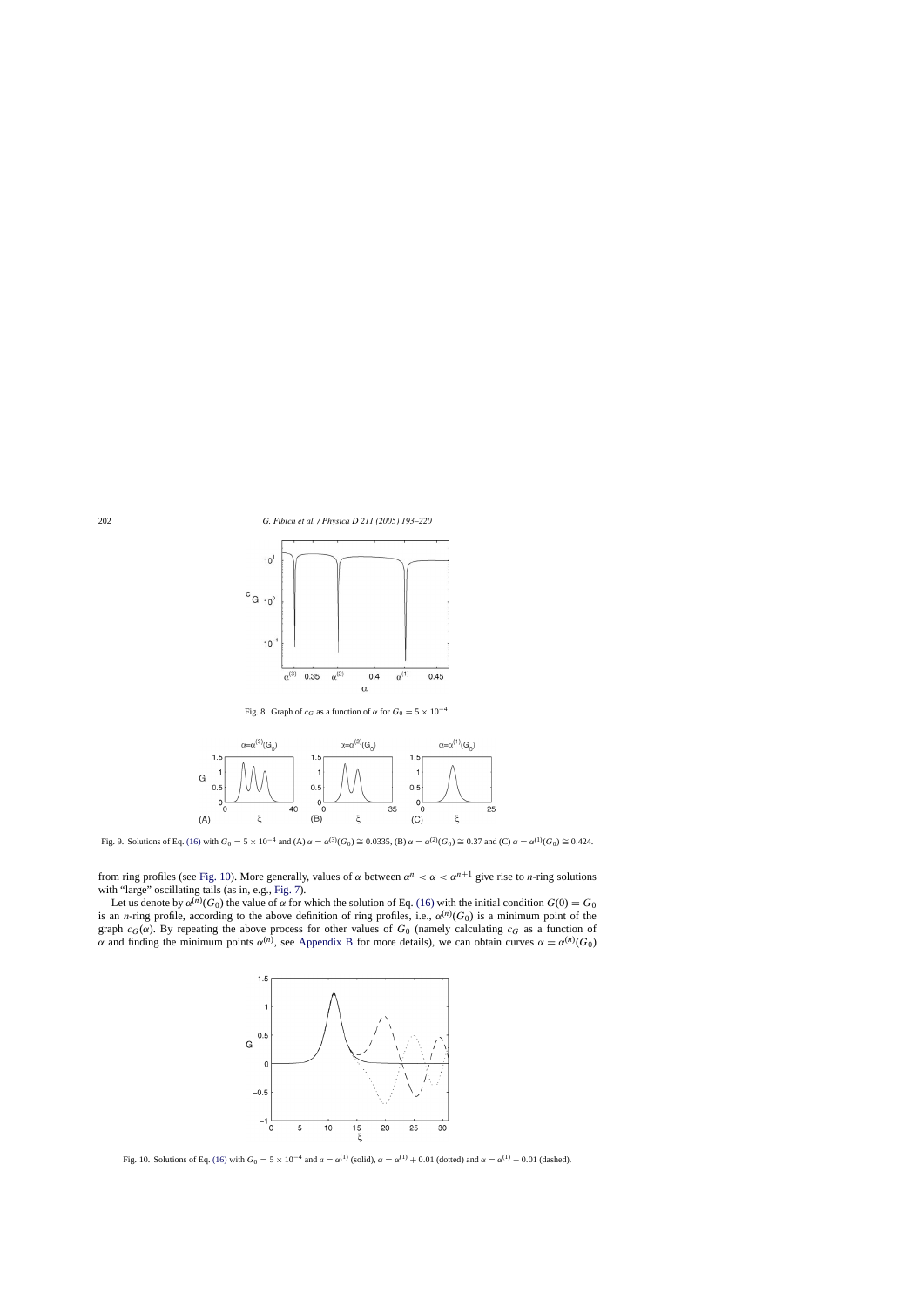<span id="page-10-0"></span>

Fig. 11. The curves  $\alpha^{(n)}(G_0)$  that corresponds to *n*-ring profile solutions of Eq. [\(16\).](#page-6-0)

that describe families of *n*-ring profiles (see Fig. 11). As we have pointed out earlier, values of  $\alpha$  between the curves  $\alpha^{(n)}(G_0) < \alpha < \alpha^{(n+1)}(G_0)$ , correspond to *n*-ring solutions with a non-small oscillating tail.

**Remark 6.** As we have just seen, in the case of ring solutions of the critical NLS, $\alpha$  can assume a continuous range of values. In contrast,  $\alpha$  has to be equal to zero in the case of Townesian blowup solution of the critical NLS, and in the case of the super-critical NLS the value of  $\alpha$  can assume a single value (e.g.,  $\alpha \cong 0.9177$  when  $d = 3$  in Eq. [\(32\)\)](#page-20-0) [\[9\].](#page-26-0)

#### *4.2. "Universality" of the G-profile*

In Section [2](#page-3-0) we concluded that the *G*-profile is not universal since different initial condition evolve into rings of different radii.

In Section [4](#page-8-0) we have also seen that the value of  $\alpha$  is also not universal.

We now consider the behavior of the *G*-profile around its peak(s):

**Lemma 7.** *Let G be a solution of* Eq. [\(16\)](#page-6-0) *and let* ξmax *be a local maximum point of G such that*

$$
1 \ll \xi_{max} \le \frac{4}{\alpha^2}.\tag{23}
$$

*Then for*  $|\xi - \xi_{\text{max}}| = \mathcal{O}(1)$ ,

$$
G(\xi) \sim \nu \operatorname{sech}\left(\nu \frac{\xi - \xi_{\max}}{\sqrt{2}}\right), \qquad \nu^2 = 2 - \frac{\alpha^4}{8} \xi_{\max}^2. \tag{24}
$$

**Proof.** Since  $G'(\xi_{\text{max}}) = 0$  and  $\xi \gg 1$ , the term  $G'(\xi)/\xi$  can be neglected. In addition, since  $\xi \gg 1$  and  $|\xi - \xi_{\text{max}}| =$  $\mathcal{O}(1)$ , it follows that  $\xi^2 = \xi_{\text{max}}^2 (1 + o(1))$ . Hence, to leading order Eq. [\(16\)](#page-6-0) reduces to

$$
G''(\xi) + \left[\frac{\alpha^4}{16}\xi_{\text{max}}^2 - 1\right]G + G^3 = 0, \qquad G'(\xi_{\text{max}}) = 0,
$$
\n(25)

whose solution is given by (24).  $\Box$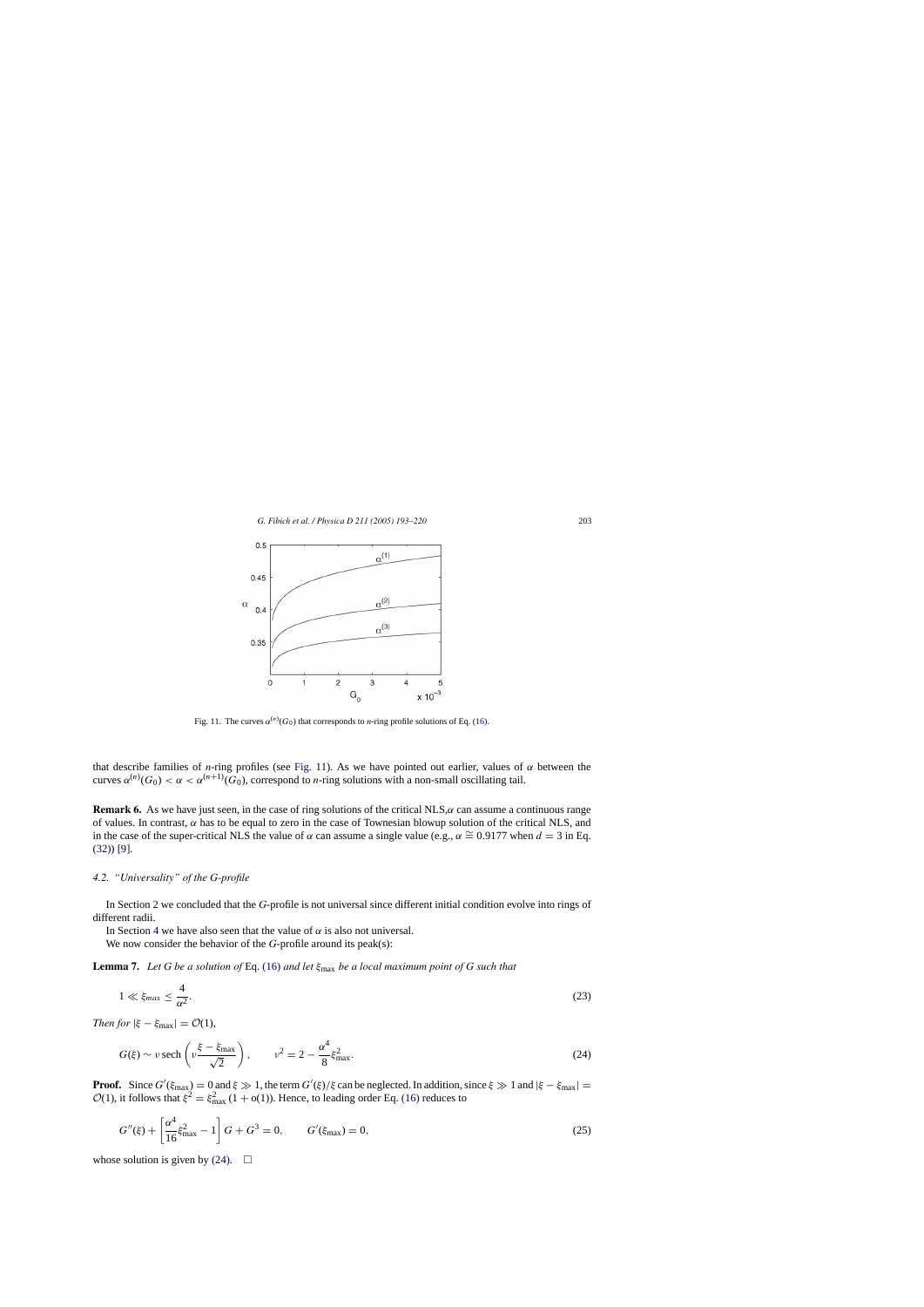<span id="page-11-0"></span>

Fig. 12. (A) Single ring *G*-profiles with  $G_0 = 5 \times 10^{-4}$  and  $\alpha = \alpha^{(1)} \cong 0.424$  (solid) and with  $G_0 = 7.6 \times 10^{-6}$  and  $\alpha = \alpha^{(1)} \cong 0.357$  (dots). Fig. 12. (A) single ring G-profiles with  $G_0 = 5 \times 10^{-3}$  and  $\alpha = \alpha^{3/2} = 0.424$  (and  $\alpha = 0.424$  (b) have also plotted is sech( $\xi/\sqrt{2}$ ) (dashes). (B) Same data on a semi-logarithmic scale.

**Remark 8.** Condition [\(23\)](#page-10-0) ensures that  $\xi_{\text{max}}$  is in the ring region, and not in the oscillatory tail.

**Remark 9.** In the case of multi-ring solutions, [Lemma 7](#page-10-0) applies to each peak of the rings.

[Lemma 7](#page-10-0) shows that up to radial translations and dilations, all ring solutions have the same profile in the ring region, which is given by the well-known one-dimensional sech soliton. To illustrate that, we plot in Fig. 12A the single-ring solutions of Eq. [\(16\)](#page-6-0) with  $G_0 = 5 \times 10^{-4}$  and with  $G_0 = 7.6 \times 10^{-6}$  rescaled according to [\(13\)](#page-3-0) and centered around their corresponding peaks (at  $\xi_{\text{max}} \cong 10.98$  and  $\xi_{\text{max}} \cong 15.54$ , respectively), together with a plot of sech(ξ/√2). As predicted by [Lemma 7,](#page-10-0) there is an almost perfect match between the two single-ring *<sup>G</sup>*-profiles and the sech profile. More precisely, the match is excellent near the peak ( $|\xi - \xi_{\text{max}}| \le 3$ ); for  $3 \le \xi - \xi_{\text{max}} \le 10$ the *G*-profile lies slightly above the sech profile (see Fig. 12B). Based on [Lemma 7](#page-10-0) and the results shown in Fig. 12 we can say that, in a sense, the *G*-profile is after all universal.

# *4.3. Self-similar ring collapse—explicit solutions*

We can construct explicit self-similar ring blowup solutions by substituting  $L = \alpha \sqrt{T_c - t}$  in the asymptotic profile  $\psi$ <sup>G</sup> [\(14\):](#page-6-0)

#### **Lemma 10.** *Let*

$$
\psi_G^{(ex)} = \frac{1}{\alpha \sqrt{T_c - t}} G \left( \frac{r}{\alpha \sqrt{T_c - t}} \right) e^{-i((\log(T_c - t))/\alpha^2) - i(r^2/8(T_c - t))},\tag{26}
$$

*where* G(ξ; α) *is a solution of* [\(16\).](#page-6-0) *Then*, ψG *is an explicit blowup solution of the NLS whose blowup rate is* where  $G(\xi; \alpha)$  is  $L(t) = \alpha \sqrt{T_c - t}.$ 

**Proof.** A straightforward substitution of  $\psi_G$  (26) into the NLS [\(1\)](#page-0-0) proves the result.  $\Box$ 

**Remark 11.** Lemma 10 applies to any solution of [\(16\), a](#page-6-0)nd not just to *n*-ring *G*-profiles where  $\alpha = \alpha^{(n)}$ .

[Lemma 5](#page-8-0) implies that *G* (and hence  $\psi$ <sub>*G*</sub>) have infinite  $L^2$  norms. Therefore, Lemma 10 proves the existence of collapsing self-similar ring solutions of the NLS that blowup at a square root blowup rate which are not in  $H<sup>1</sup>$ . Existence of  $H^1$  ring type blowup solutions is discussed in Section [8.](#page-21-0)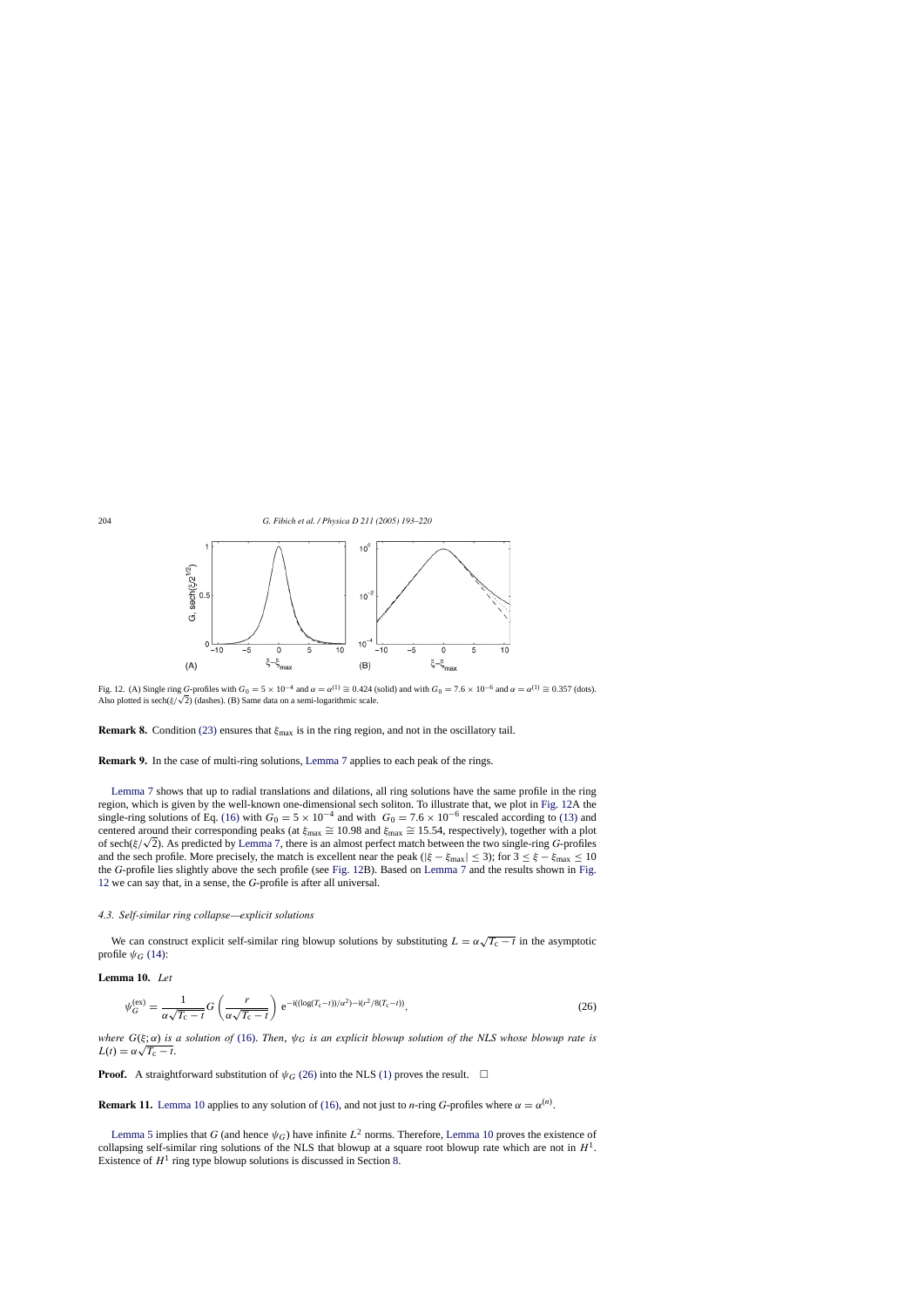#### <span id="page-12-0"></span>**5. NLS simulations of collapsing ring solutions**

#### *5.1. Explicit single-ring blowup solution*

In order to reproduce numerically the explicit single-ring blowup solution  $\psi_G^{(ex)}$ , we first derive a simpler form of [\(26\).](#page-11-0) To do that, let

$$
\tilde{\psi}_G^{(\text{ex})} = e^{i((\log(T_{\text{c}} - \alpha^2 T_{\text{c}} t)/\alpha^2)/\alpha^2)} \lambda \psi_G(\lambda^2 t, \lambda r), \qquad \lambda = \alpha \sqrt{T_{\text{c}}}.
$$

Dropping the tilde, we obtain that

$$
\psi_G^{(ex)}(t,r) = \frac{1}{\sqrt{1 - \alpha^2 t}} G\left(\frac{r}{\sqrt{1 - \alpha^2 t}}\right) e^{-i(\alpha^2 r^2 / 8(1 - \alpha^2 t))},\tag{27}
$$

is an explicit blowup solution of the NLS with a square root blowup rate that blows up at  $T_c = 1/\alpha^2$ . Setting  $t = 0$ in (27) we obtain the corresponding initial condition

$$
\psi_G^0 = G(r) e^{-i(\alpha^2/8)r^2}.
$$
\n(28)

We solve the NLS [\(10\)](#page-3-0) with the initial condition  $\psi_G^0$  from (28), with  $G_0 = 7.6 \times 10^{-6}$  and  $\alpha = \alpha^{(1)}(G_0) \cong 0.357$ . The corresponding NLS analytical solution is, of course, given by  $\psi_G$  of (27). Fig. 13A shows that, as expected, the numerical solution collapses with a ring profile. Since the normalized solution remains unchanged while focusing by a factor of 10<sup>15</sup> (Fig. 13B), the solution indeed undergoes self-similar collapse. Moreover, [Fig. 14](#page-13-0) shows that the blowup rate of the solution is a square root. The graph of  $LL<sub>t</sub>$  is much smoother than in [Fig. 6A](#page-6-0), since in the case of  $\psi_G$ ,  $L(t) \equiv \alpha \sqrt{T_c - t}$ .

The purpose of this simulation was not to find the solution (which is known analytically), but rather to serve as a benchmark for other simulations. In addition, the fact that the solution maintained a self-similar profile while focusing over 15 orders of magnitude suggests that the self-similar *G*-profile is stable, as will be further shown in Section [6.1.1.](#page-16-0)



Fig. 13. (A) Solution of the NLS [\(10\)](#page-3-0) with initial condition  $\psi_G^0$  at  $t = 2.103$  (dashes),  $t = 5.629$  (solid) and  $t = 7.376$  (dash-dots). (B) The three lines from A (at focusing levels  $A(t) = 1.17, 1.89, 4.2$ ) normalized according to [\(13\). A](#page-3-0)lso plotted is the solution at focusing levels of  $A(t) = 2.22 \times 10^8$  (dots) and  $A(t) = 3.48 \times 10^{15}$  (dash-dots). All five lines are indistinguishable.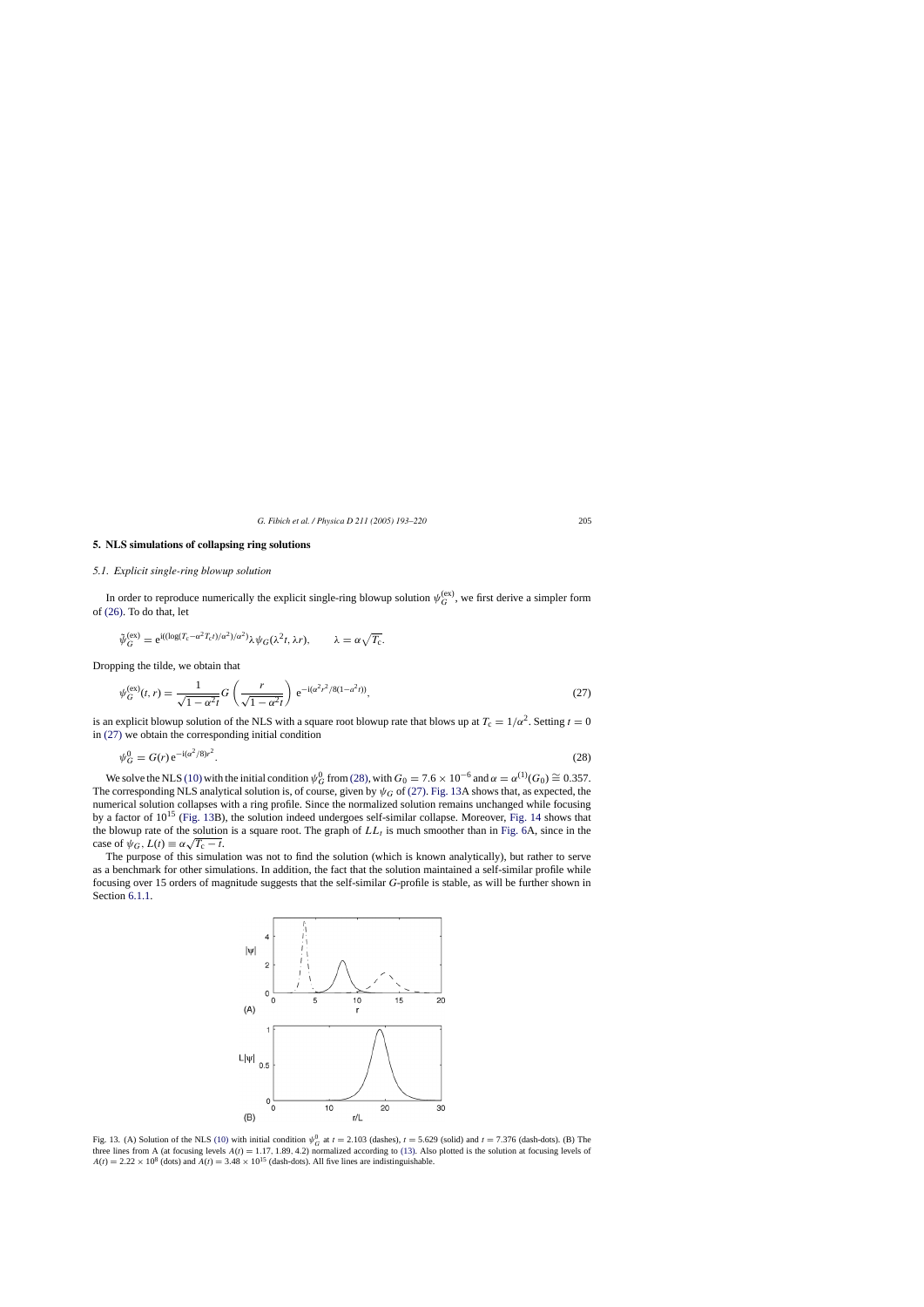<span id="page-13-0"></span>

Fig. 14. Blowup rate of the solution of the NLS [\(10\)](#page-3-0) with  $\psi_0 = \psi_G^0$ .

# *5.2. Matching NLS ring solutions with the G-profile*

In [Figs. 2–4](#page-4-0) we showed NLS solutions with high-power super-Gaussian initial conditions that collapsed with a self-similar ring profile. Fig. 15A–C shows that these self-similar profiles have an almost perfect match with the single ring *G*-profiles that have the same radii (see [Appendix D](#page-24-0) for numerical details on how to match with a *G*-profile).



Fig. 15. Solutions of NLS [\(10\)](#page-3-0) (dashes) and the best fitted *G*-profile (solid) normalized according to [\(13\). \(](#page-3-0)A)  $\psi_0 = 15 e^{-r^4}$ , normalized profile of  $\psi$  at  $A(t) = 6.5 \times 10^{15}$ , *G*-profile with  $G_0 = 0.000288$  and  $\psi_0 = 20 e^{-r^4}$ ,  $A(t) = 1.75 \times 10^5$ ,  $G_0 = 7.6 \times 10^{-6}$  and  $\alpha = \alpha^{(1)}(G_0) \cong 0.357$ . (C) Same as A with  $\psi_0 = 15 e^{-r^8}$ ,  $A(t) = 2.67 \times 10^4$ ,  $G_0 = 15 e^{-r^8}$ 0.00038053 and  $\alpha = \alpha^{(1)}(G_0) \cong 0.419$ . (D–F) Same data as on top, but on a semi-logarithmic scale.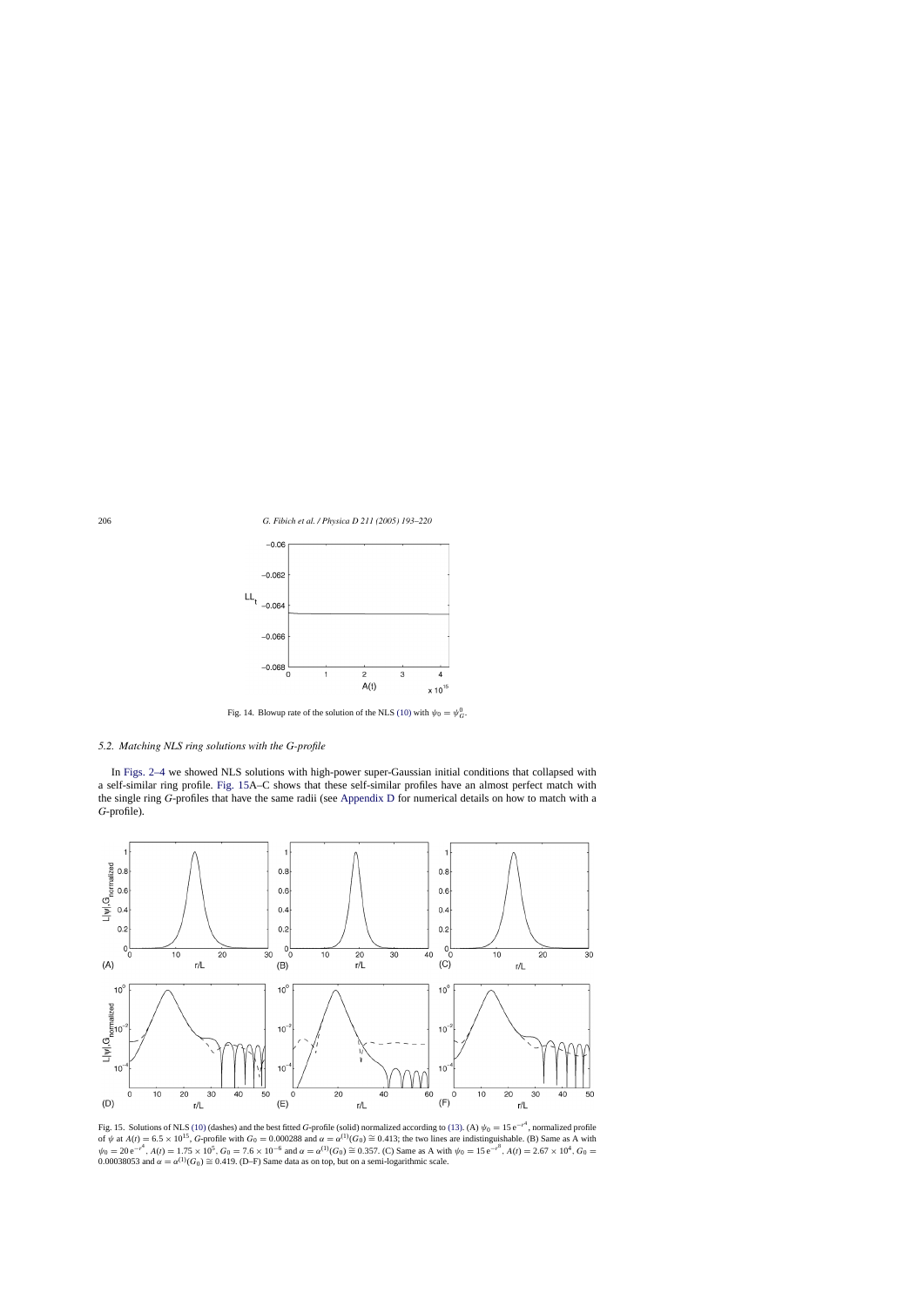<span id="page-14-0"></span>

Fig. 16. (A) Self-similar ring profiles of [Fig. 15:](#page-13-0)  $\psi_0 = 15 e^{-r^4}$  (solid),  $\psi_0 = 20 e^{-r^4}$  (dotted) and  $\psi_0 = 15 e^{-r^8}$  (dash-dotted). All three lines rig. 10. (A) Sen-similar ring profiles of rig. 15:  $\psi_0 = 15e$  (solid),  $\psi_0 = 20e$  (dotted) and a semi-logarithmic scale.

**Remark 12.** Under the above matching approach, the value of  $\alpha$  (hence of G(0)) is found by looking for a *G*-profile that has the same radius as the ring solution. For example, for the super-Gaussian initial condition  $\psi_0 = 15 e^{-r^4}$ , we obtain  $\alpha = \alpha^{(1)}(G_0) \cong 0.413$ . The value of  $\alpha$  can be independently extracted from the numerical data using the relation  $\lim_{t\to T_c} LL_t = -\alpha^2/2$ , see [\(19\).](#page-7-0) For example,  $\lim_{t\to T_c} LL_t \cong 0.085$  for the super-Gaussian initial condition  $\psi_0 = 15 e^{-r^4}$ , see [Fig. 6A](#page-6-0), yielding  $\alpha \cong 0.412$ . The fact that we recover nearly the same value of  $\alpha$  using two different methods provides an additional support for the validity of the asymptotic ansatz [\(14\)–\(16\).](#page-6-0)

Plotting the data of [Fig. 15A](#page-13-0)–C on a semi-logarithmic scale [\(Fig. 15D](#page-13-0)–F) shows that the *G*-profiles provide an excellent match for the self-similar profiles around the ring, but behaves very differently when  $\xi = \mathcal{O}(1)$  and when  $\xi \gg 1/\alpha^2$ . This "mismatch" is expected, since the NLS solutions themselves maintain a self-similar profile only around the ring (see [Fig. 2B](#page-4-0)).

When the three ring profiles from [Fig. 15](#page-13-0) are plotted as a function of the radial distance from their corresponding peaks (see Fig. 16), we observe that all three ring profiles are almost indistinguishable. This "universality" was predicted by [Lemma 7](#page-10-0) which states that all (normalized) ring profiles behave like sech( $\xi/\sqrt{2}$ ). Indeed, the graph of sech( $\xi/\sqrt{2}$ ) agrees very well with these three profiles. The agreement is excellent near the peak ( $|\xi - \xi_{\text{max}}| \leq 3$ ); for  $3 \leq \xi - \xi_{\text{max}} \leq 10$ , the NLS ring profile lies slightly above the sech profile. Comparison of Fig. 16B with [Fig. 12B](#page-11-0) thus shows that the *G*-profile does not only "capture" the agreement of the NLS ring solutions with the universal sech profile near the peak, but also the small positive difference from the sech profile for  $3 \leq \xi - \xi_{\text{max}} \leq$ 10.

#### *5.3. "Low power" initial conditions*

In Section [2](#page-3-0) we saw that solutions of the NLS [\(10\)](#page-3-0) with high-power ( $N(0) = \mathcal{O}(50N_c)$ ) super-Gaussian initial condition collapsed with a self-similar ring profile. On the other end, Merle and Raphael [\[16–18\]](#page-26-0) proved that there exists an universal constant  $\alpha^*$ , such that all singular solutions of the NLS [\(1\)](#page-0-0) whose power is less than  $N_c + \alpha^*$ collapse with the  $\psi_R$  profile. While the studies [\[16–18\]](#page-26-0) do not provide the value of  $\alpha^*$ , a simple bound for  $\alpha^*$  can be obtained by calculating the power of the first excited state explicit solution  $\psi_{R^{(1)}}^{ex}$ , see Eq. [\(6\), w](#page-1-0)hich clearly does not blowup with the  $\psi_R$  profile. Since,  $\|\psi_{R(1)}^{\text{ex}}\|_2^2 = \|R^{(1)}\|_2^2 \cong 6.6N_c$ , we obtain the bound  $\alpha^* \le 5.6N_c$ . Therefore, since the rings that we observe are at powers that are of  $\mathcal{O}(50N_c)$ , there is no contradiction between our observations and the results of Merle and Raphael.

The results of Merle and Raphael imply that ring-type blowup can only occur above a certain power threshold. We now ask what is the minimal power threshold necessary for solutions to collapse with a ring profile. In order to answer this question, we first study a borderline case (see [Figs. 17 and 18\)](#page-15-0) of the super-Gaussian initial solution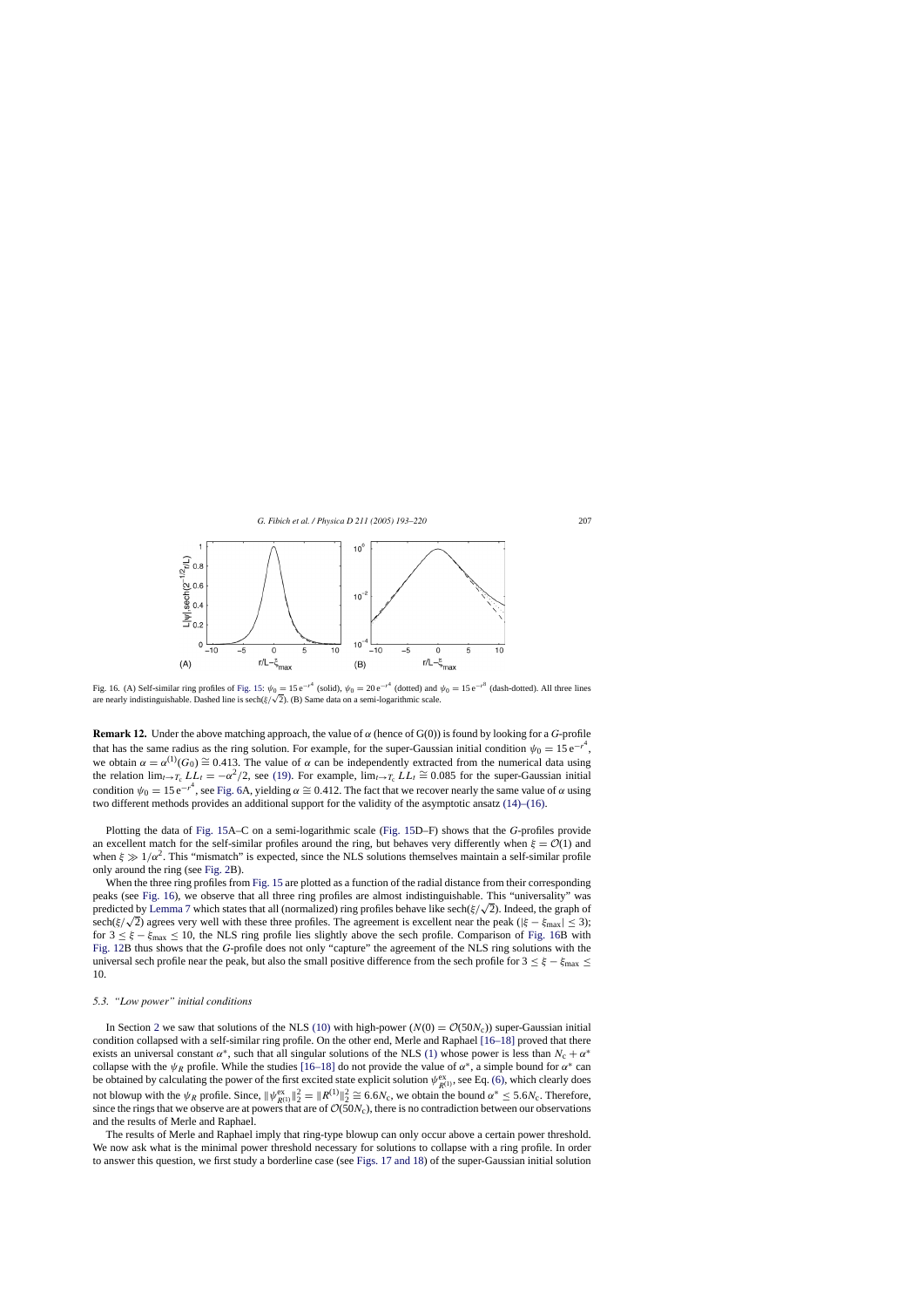<span id="page-15-0"></span>

Fig. 17. Solution of the NLS [\(10\)](#page-3-0) with initial condition power  $\psi_0 = \sqrt{60N_c/\pi} e^{-r^4}$  with  $N(0) = 15N_c$ . (A)  $t = 0$ ,  $A(t) = 1$ , (B)  $t = 0.035$ ,  $A(t) = 2$ , (C)  $t = 0.0485$ ,  $A(t) = 12.4$ , (D)  $t = 0.04887767073216617$ ,  $A(t) = 1.73 \times 10^7$ , (E)  $t = 0.0488776707321662$ ,  $A(t) = 0.0488776707321662$  $4.01 \times 10^9$ , (F)  $A(t) = 1.95 \times 10^{15}$ . Dotted line in F is the rescaled Townes profile *R*.

 $\psi_0 = c e^{-r^4}$  with  $N(0) = 15N_c(c \approx 9.44)$ . Initially, the solution collapses with a ring-like profile that persists up to a focusing level of  $A(t) = 10^7$  (B–D). However, at a later stage the relative magnitude of the on-axis amplitude  $|\psi(t, r = 0)|$  becomes larger and larger until the global maximum is obtained at the origin (E), so that eventually it collapses with a Townes profile (F).



Fig. 18. Relative magnitude at the origin, as a function of the focusing level  $A(t)$  for the simulation of Fig. 17. Annotations A–F correspond to graphs A–F in Fig. 17.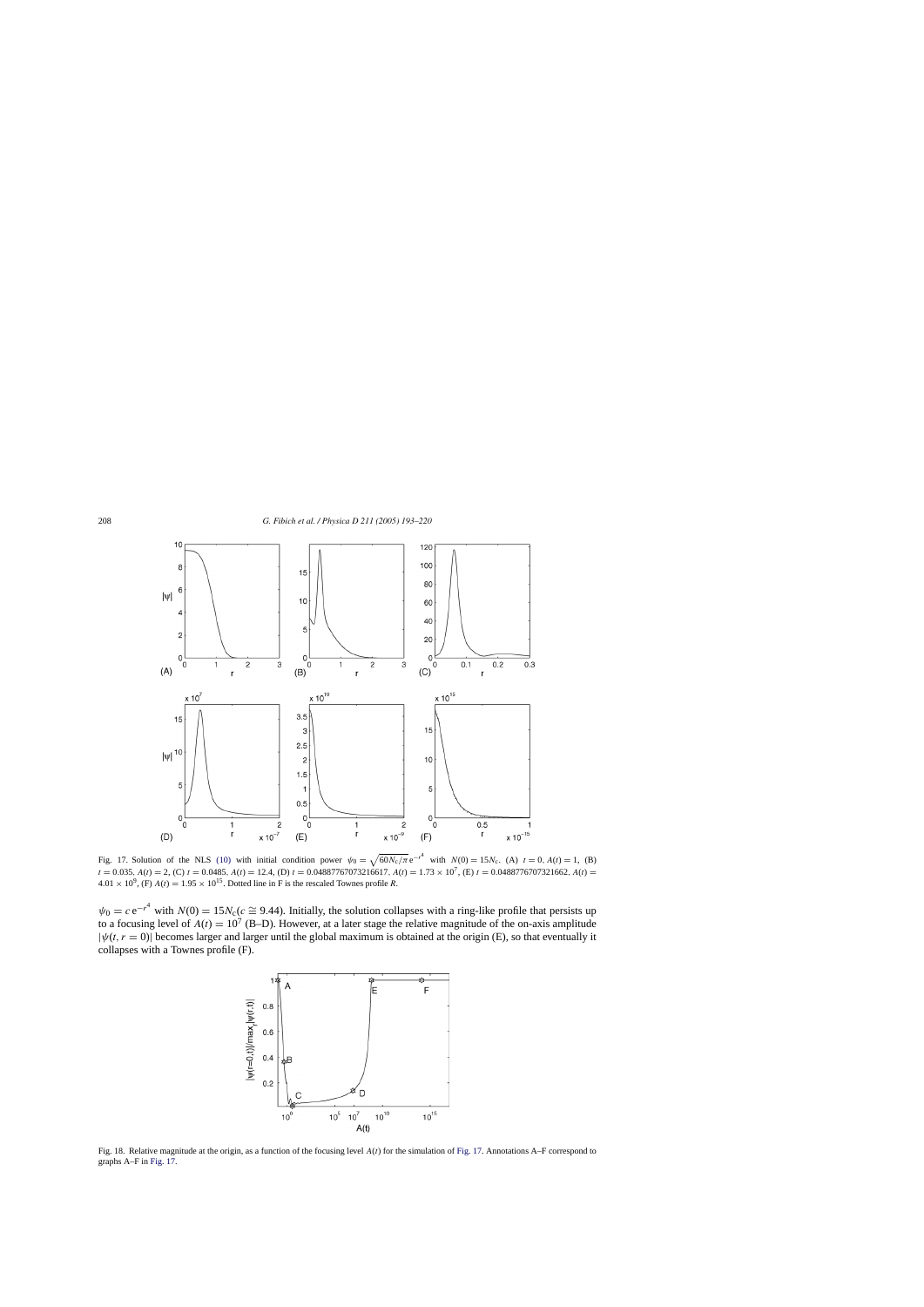<span id="page-16-0"></span>

Fig. 19. Focusing level  $A(t)$ , at time of transition from a ring profile to a Townes profile. The initial conditions are  $\psi_0 = c e^{-r^4}$ .

In order to study the dependence of the transition from a ring to Townes profile on the input power, we need to define the "*transition time*". A possible definition for the "*transition time*" of the solution from a ring profile to Townes profile is the time when the solution attains its maximum at the origin for the first time since  $r \neq 0$ , i.e.,

$$
t_{\text{transition}} = \inf_{t>0} \left\{ \frac{|\psi(t,0)|}{\max_{r} |\psi(t,r)|} = 1 \right\}.
$$
 (29)

For example, for the simulation of [Fig. 17,](#page-15-0) the transition occurs at annotation E in [Fig. 18.](#page-15-0) For  $N(0) < 10N_c$ the transition occurs during the early stages of the collapse, i.e., for  $A(t_{\text{transition}}) = \mathcal{O}(1)$  (see Fig. 19). However, when  $N(0) > 10N_c$ , the focusing level of the solution at the transition point grows at a super-exponential rate as a function of initial power, and reaches  $A(t_{\text{transition}}) = 10^{16}$  when  $N(0) = 17N_c$ . Since our numerical code may become unreliable at focusing levels above  $10^{16}$ , we cannot determine numerically whether such a transition will occur at much higher powers.8

#### **6. Stability of ring profiles**

#### *6.1. Radially-symmetric case*

We now test the stability of collapsing self-similar ring solutions of the radially-symmetric NLS [\(10\).](#page-3-0) Clearly, in this case, all perturbations preserve the radial symmetry.

#### *6.1.1. Stability of ring profiles*

In [Fig. 13](#page-12-0) we solved the NLS [\(10\)](#page-3-0) with initial condition  $\psi_G^0$ , whose analytical solution is given by  $\psi_G$ . The fact that in the simulation the solution remained self-similar while focusing by a factor of  $10^{15}$  suggests that the self-similar ring profile  $\psi_G$  is stable despite the presence of numerical noise. To further test the stability of  $\psi_G$ , we randomly perturbed the initial ring profile from [Fig. 13](#page-12-0) as follows,

$$
\psi_0^{\text{noise}} = (1 + \varepsilon_1(r))\psi_G^0 + \varepsilon_2(r),\tag{30}
$$

where  $\varepsilon_1(r)$  and  $\varepsilon_2(r)$  are uniformly distributed in  $[-0.25, 0.25]$  and in  $[-0.05, 0.05]$ , respectively. Note that for this initial condition both the ring and the inner and outer regions are perturbed (see [Fig. 20A](#page-17-0)). After focusing by less than 2, the noise in ring region (i.e., the area of high nonlinearity) has disappeared [\(Fig. 20B](#page-17-0)). Then, the noise at

<sup>8</sup> See also discussion in Section [9.](#page-22-0)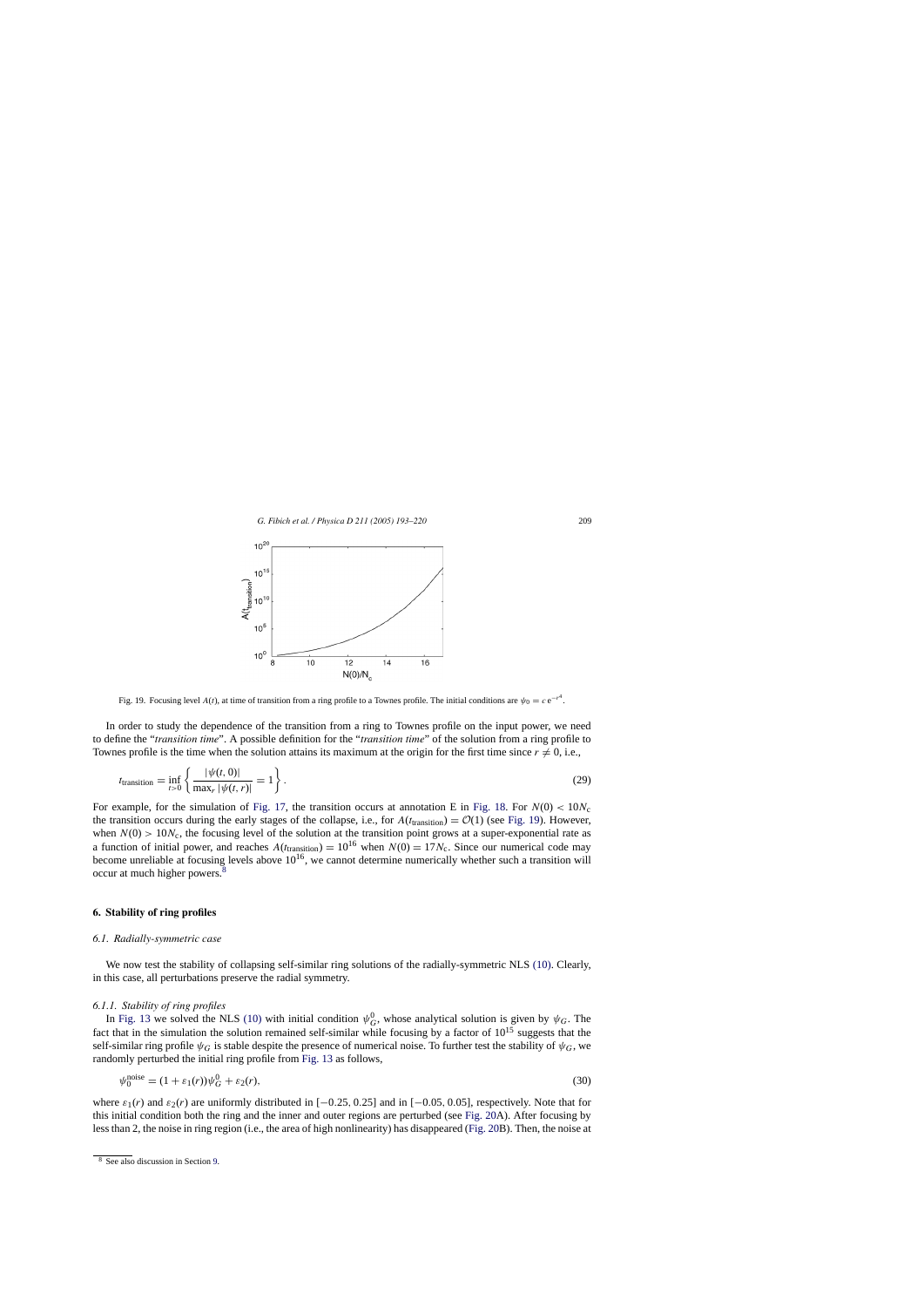<span id="page-17-0"></span>

Fig. 20. Solution of the NLS [\(10\)](#page-3-0) with the noisy initial condition [\(30\); s](#page-16-0)olid line. Dotted line is the *G*-profile with  $G_0 = 3.5 \times 10^{-6}$ .

the inner and outer regions slowly decreases, until after focusing by a factor of 150, the solution approaches a clean ring profile. We, therefore, conclude that the self-similar  $\psi_G$  profile is a strong attractor in the radially-symmetric case.

Notice that in the absence of noise, the radius of the initial *G*-profile is  $\xi_{\text{max}} = 18.99$  (see [Fig. 13B](#page-12-0)). However, when noise is added, the solution approaches a different *G*-profile with a larger radius ( $\xi_{\text{max}} = 20.05$ ). The reason for the increase in the radius is that the noise that was added to  $\psi_G^0$  increased the initial power from  $N(\psi_G^0) \approx 29N_c$ to  $N(\psi_0^{\text{noise}}) \approx 31 N_c$ .

#### *6.1.2. Stability of multi-ring profiles*

We now test the stability of the collapsing self-similar solutions  $\psi_G$ , in which *G* is a multi-ring profile. To do that, in Figs. 21 and 22 we solve the NLS [\(10\)](#page-3-0) with the initial condition  $\psi_G^0$  of [\(28\), w](#page-12-0)here *G* is the solution of Eq. [\(16\)](#page-6-0) with the parameters  $G_0 = 0.00005$  and  $\alpha = \alpha^{(2)}(G_0) \cong 0.37$  (double-ring profile) and  $\alpha = \alpha^{(3)}(G_0) \cong 0.335$  (triplering profile). In both cases, initially the numerical solution remains close to the analytical solution  $\psi_G$ , i.e., all the



Fig. 21. Dynamics of double-ring solution (solid). Dotted line in D is the best-fitting single ring profile  $\psi_G$ ; the two lines are indistinguishable.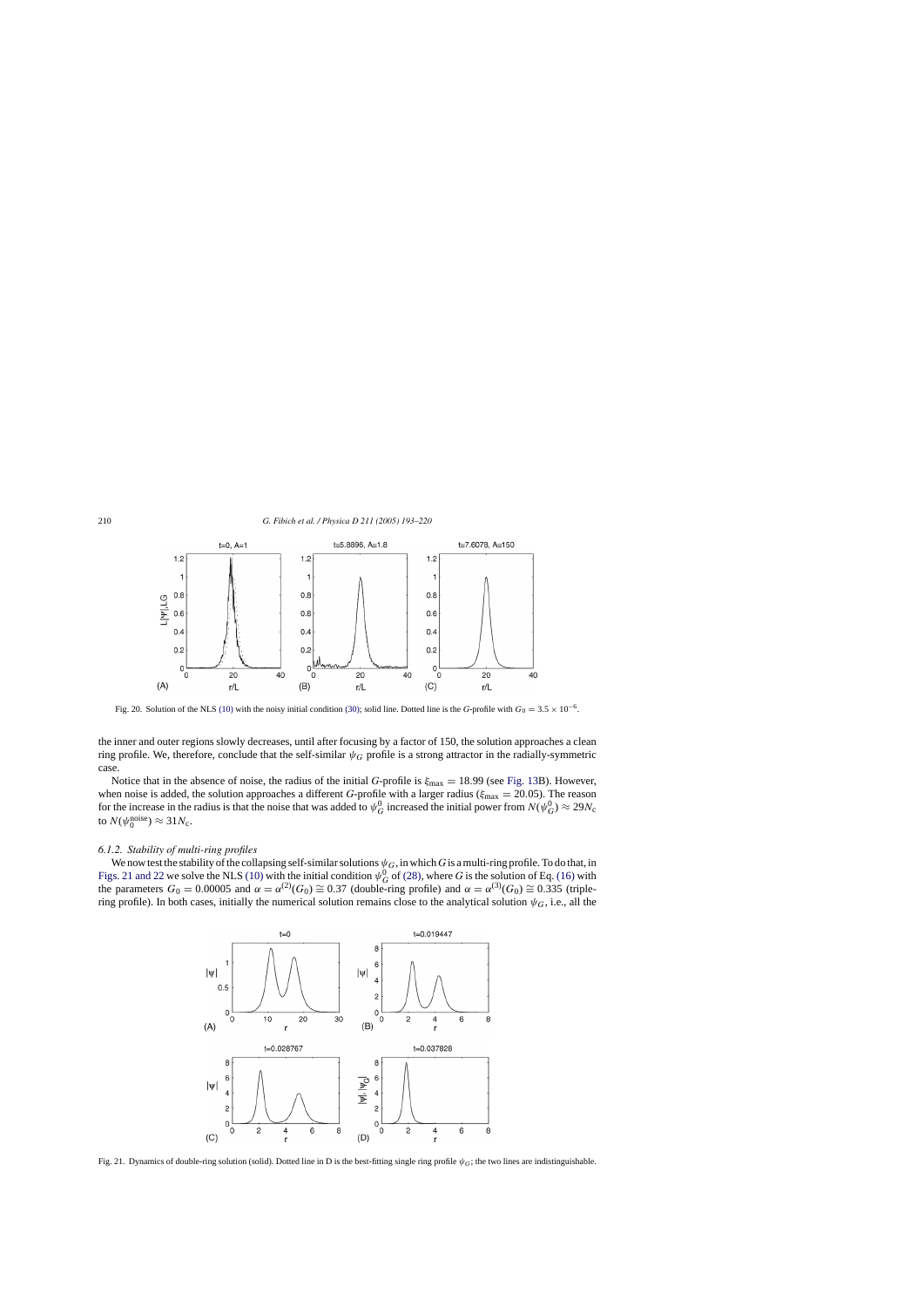

Fig. 22. Dynamics of triple-ring solution (solid). Dotted line in D is the best-fitting single ring profile; the two lines are indistinguishable.

rings collapse towards the center at the same rate. However, after focusing by a factor of 5, the outer ring(s) begin to diffract, i.e., become wider and less focused. Hence, the outer ring(s) move away from the inner ring that continues to collapse. We note that in the simulation of [Figs. 21 and 22](#page-17-0) we use the same numerical parameters (grid resolution, etc.) as in the benchmark simulation in [Fig. 13](#page-12-0) which maintained the self-similar profile after focusing by a factor of  $10^{15}$ . Therefore, we conclude that multi-ring solutions are unstable.

Inspection of the collapsing inner ring shows that it approaches a single ring profile ([Figs. 21D and 22D](#page-17-0)). This shows that the single-ring profile  $\psi_G$  is an attractor not only for initial conditions of the form  $\psi_0 = c e^{-r^{2n}}$  and even not only for monotonically decreasing initial conditions.

#### *6.2. Anisotropic case*

We now present numerical simulations of collapsing ring solutions of the NLS [\(1\).](#page-0-0) Solving [\(1\)](#page-0-0) numerically is much more demanding than solving [\(10\)](#page-3-0) and was done using the iterative grid redistribution (IGR) (see [Appendix F\).](#page-25-0) We use these simulations to study the effect of breakup of radial-symmetry on collapsing ring solutions. In order to be able to conduct grid convergence testing, we use a deterministic breakup of radial-symmetry (elliptic initial conditions) rather than "count" on symmetry breaking due to numerical noise.

#### *6.2.1. Explicit single-ring initial conditions*

Our simulations in Section [6.1.1](#page-16-0) show that the collapsing self-similar single ring profile is stable in the radially symmetric case. We now test the stability of ring solutions in the anisotropic case, in which symmetry breaking is due to the introduction of small ellipticity in the initial condition. Ideally, we would like to solve the NLS [\(1\)](#page-0-0) with the elliptic ring initial condition

$$
\psi_0(x, y) = \psi_G^0 \left( r = \sqrt{x^2 + (1 + \varepsilon)y^2} \right).
$$

However, even with the iterative grid redistribution method (see [Appendix F\),](#page-25-0) this simulation seems to be too demanding at present. Therefore, we first solve the radially-symmetric NLS [\(10\)](#page-3-0) with the ring initial condition  $\psi_G^0$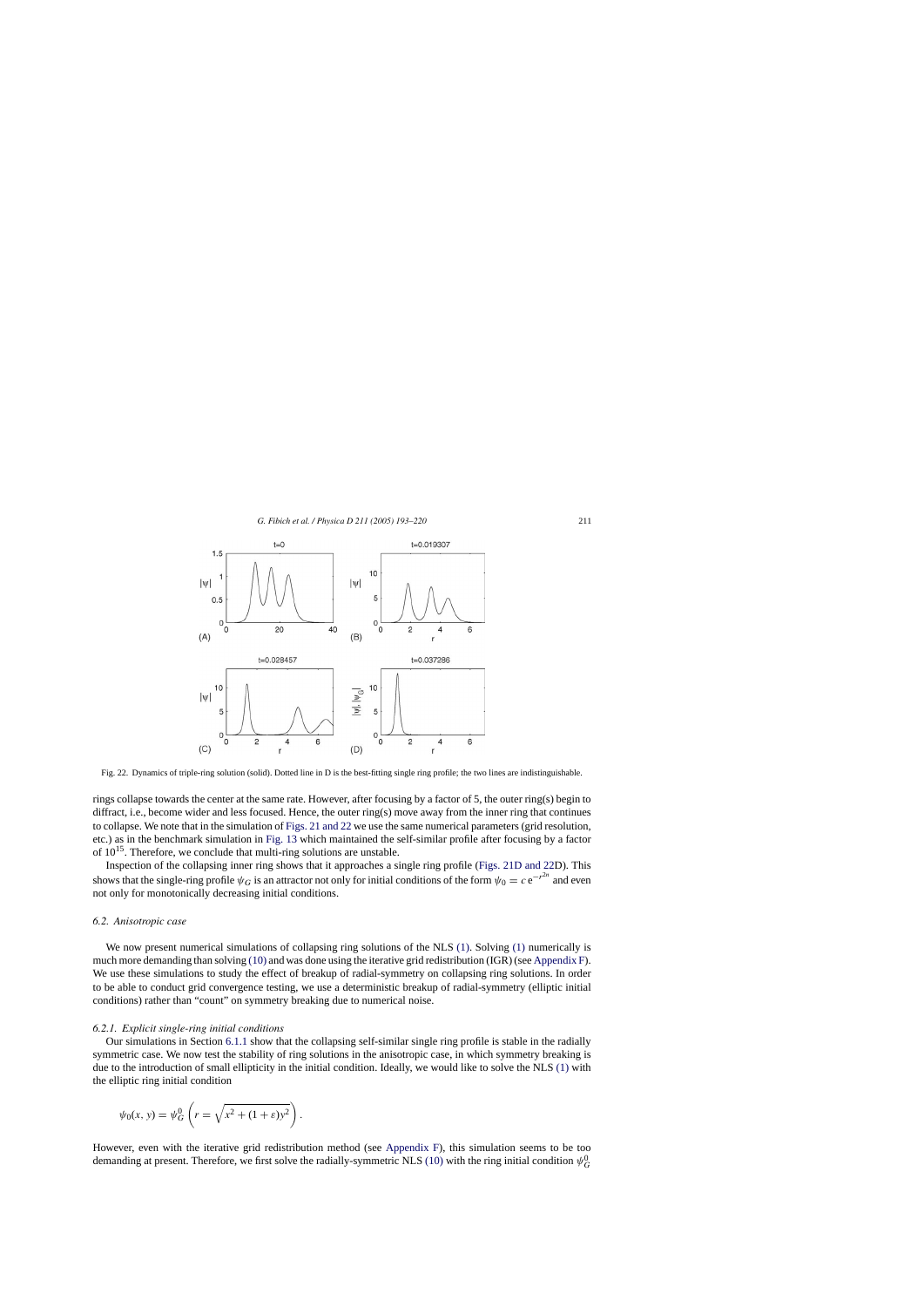<span id="page-19-0"></span>

Fig. 23. Solution of the NLS [\(1\)](#page-0-0) with the slightly elliptic single ring profile (31). Top: Surface plot. Bottom: Level sets of  $|\psi|$ .

[\(28\)](#page-12-0) up to  $t = t_0 = 7.8185$ , such that  $A(t_0) = 1000$ . Then, we add small ellipticity ( $\varepsilon = 0.01$ ) to the solution at  $t_0$ and use it as an initial condition for the simulation of the NLS [\(1\). I](#page-0-0)n other words, we solve the NLS [\(1\)](#page-0-0) with the initial condition

$$
\psi(t_0, x, y) = \psi_G\left(t_0, r = \sqrt{x^2 + 1.01y^2}\right).
$$
\n(31)

As Fig. 23 shows, the ring breaks into eight filaments located along a circle  $r = r_{\text{fil}}$ . These eight filaments consist of a pair of identical filaments located at  $(\pm r_{\text{fil}}, 0)$ , another pair of identical filaments located at  $(0, \pm r_{\text{fil}})$  and a quadruple of identical filaments located at  $(\pm x_{\text{fil}}, \pm y_{\text{fil}})$  such that  $x_{\text{fil}}^2 + y_{\text{fil}}^2 = r_{\text{fil}}^2$ . Therefore, the collapsing ring profile is unstable as a solution of the NLS [\(1\), i](#page-0-0).e., with respect to perturbations that breakup the radial symmetry.

#### *6.2.2. Elliptic super-Gaussian initial conditions*

In the radially-symmetric case, we saw that high-power super-Gaussian initial conditions collapse with a single ring self-similar profile [\(Figs. 2–4\).](#page-4-0) To check the stability of such solutions under symmetry-breaking perturbations, we solve the NLS [\(1\)](#page-0-0) with the elliptic super-Gaussian initial condition,

$$
\psi_0(x, y) = 10 e^{-(x^2 + 1.01y^2)^2},
$$

<sup>&</sup>lt;sup>9</sup> As was pointed out in [\[25\], s](#page-26-0)ince the NLS [\(1\)](#page-0-0) is isotropic, the symmetry breaking induced by ellipticity preserves the symmetries  $x \rightarrow -x$ and  $y \rightarrow -y$ . Therefore, the filamentation pattern induced by ellipticity can only consist of single on-axis filament, pairs of identical filaments located along the ellipse major axis at  $(\pm x, 0)$ , pairs of identical filaments located along the minor axis at  $(0, \pm y)$ , and quadruples of filaments located at  $(\pm x, \pm y)$ .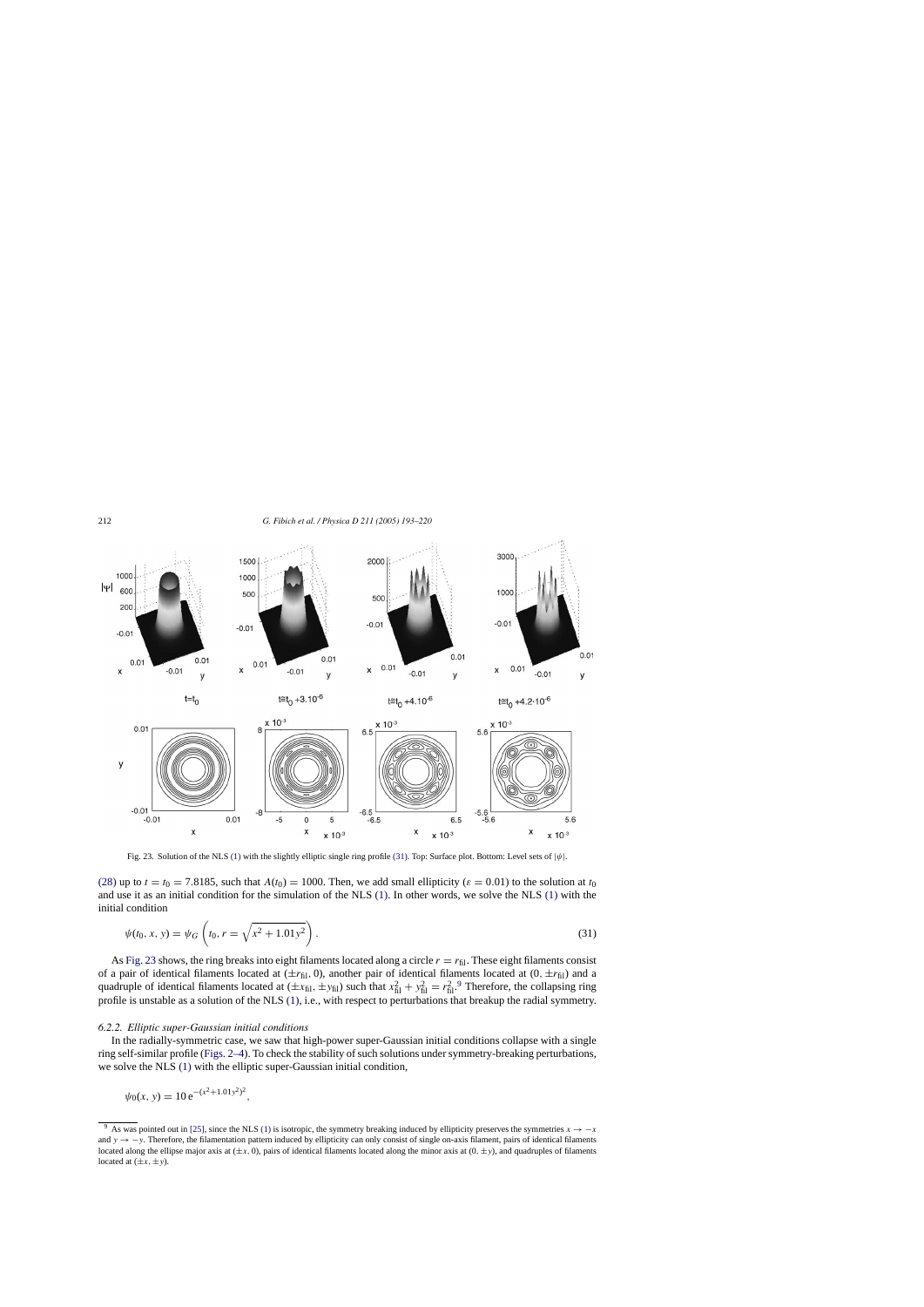*G. Fibich et al. / Physica D 211 (2005) 193–220* 213

<span id="page-20-0"></span>

Fig. 24. Same as [Fig. 23](#page-19-0) for the initial condition  $\psi_0 = 10 e^{-(x^2 + 1.01y^2)^2}$ .

for which  $N(0) = 16.82$ . The slightly elliptic super-Gaussian initial condition initially evolves into a ring structure. However, after focusing by about 4, the ring breaks into four filaments located along a circle  $r = r_{\text{fil}}$ , see Fig. 24. For comparison, in the radially-symmetric case  $\varepsilon = 0$ , this solution collapses with a ring-profile up to focusing levels of  $A(t) = \mathcal{O}(10^{15})$  (see [Fig. 19\).](#page-16-0) As in [Fig. 23,](#page-19-0) one pair of identical filaments is located at  $(\pm r_{\text{fil}}, 0)$  and another pair of identical filaments is located at  $(0, \pm r_{\text{fil}})$ .

#### **7. Supercritical NLS**

The NLS Eq. [\(10\)](#page-3-0) can be written in a more general form as

$$
i\psi_t(t,r) + \psi_{rr} + \frac{d-1}{r}\psi_r + |\psi|^2\psi = 0, \qquad \psi(0,r) = \psi_0(r). \tag{32}
$$

The case  $d > 2$  is known as the supercritical NLS. Since the supercritical NLS also admits singular solutions, it is natural to ask whether collapsing ring solutions also exist in the supercritical case. To do that, we solve the supercritical NLS (32) with a super-Gaussian initial condition of the form  $\psi_0 = 10 e^{-r^4}$ . As in the critical case, the solution collapses with a ring structure (see [Fig. 25A](#page-21-0)). However, if we normalize the supercritical ring solution according to Eq. [\(13\),](#page-3-0) the normalized ring expands as the solution collapses (See [Fig. 25B](#page-21-0)). This shows that, unlike the critical case, the rate at which ring amplitude increases is faster than the rate at which the ring radius shrinks. We also observe that the expansion rate of the rescaled ring is  $\approx L^{1/2}$ . Therefore, the amount of power collapsing into the singularity inf<sub>ε</sub> lim<sub>t→Tc</sub>  $\int_{|x|<\epsilon} |\psi|^2 r^2 dr$  is zero (i.e., weak collapse). In contrast, for the ring blowup solutions of the critical NLS [\(1\)](#page-0-0) the amount of power collapsing into the singularity is positive (strong collapse). We thus see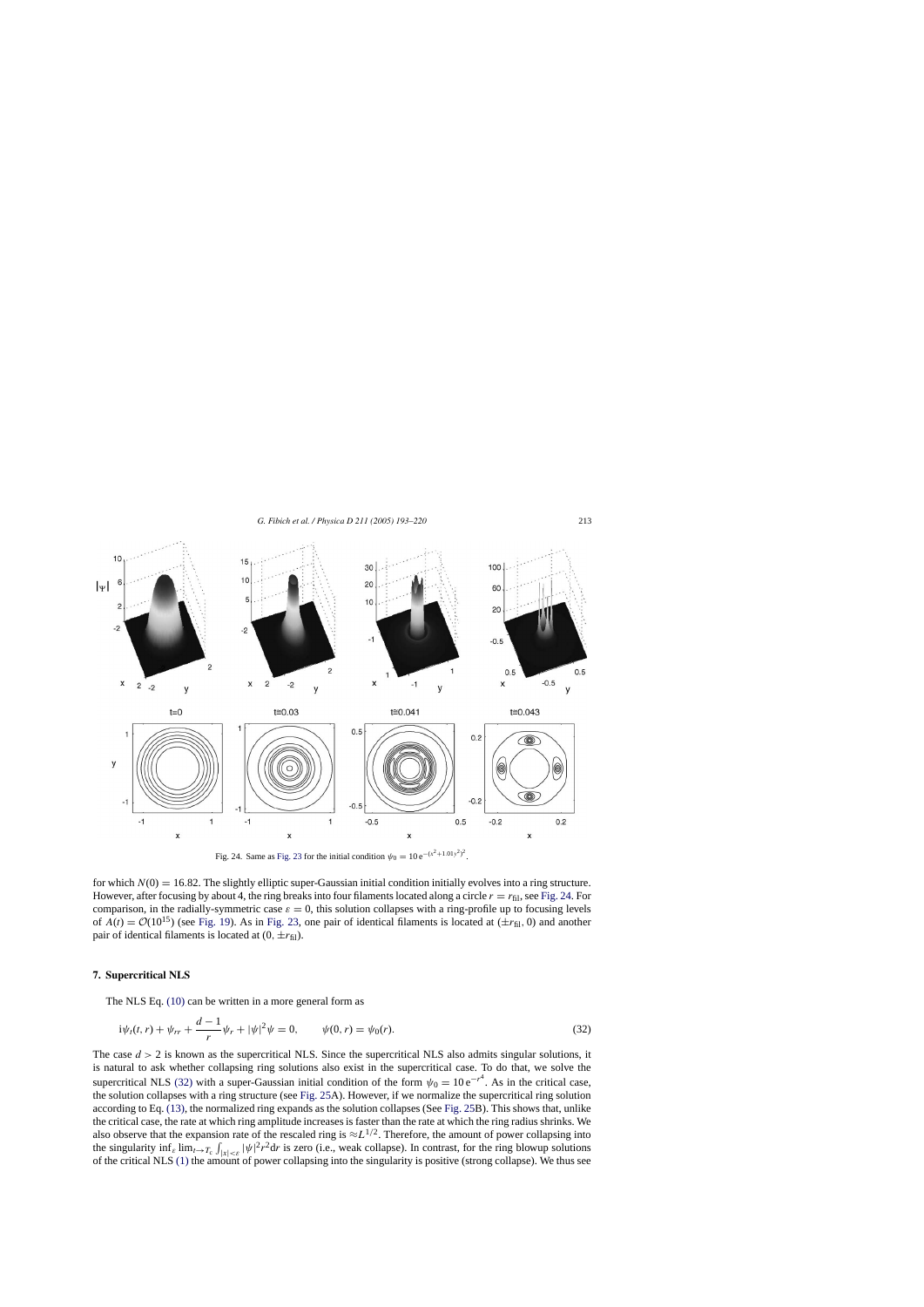<span id="page-21-0"></span>

Fig. 25. (A) Solution of the supercritical NLS [\(32\)](#page-20-0) for  $d = 3$ , with  $\psi_0 = 10 e^{-r^4}$  at  $t = 0.38711$  (solid),  $t = 0.03872$  (dots) and  $t =$ 0.038723 (dashes). (B) Same data as in A, normalized according to Eq. [\(13\).](#page-3-0)

that collapsing ring profiles of the supercritical NLS [\(32\)](#page-20-0) do exist, but that they are quite different from those of the critical NLS. A systematic study of these solutions will be presented elsewhere.

# **8. Do collapsing ring solutions exist in** *H***1?**

In Section [4.3](#page-11-0) we have found explicit self-similar ring solutions that blowup at a square root rate, which we denoted by  $\psi_G^{(ex)}$ , see [\(26\).](#page-11-0) These solutions, however, have an infinite power ( $L^2$  norm). This raises the question whether there exist  $H^1$  solution of the NLS that collapse with a ring profile at a square root rate. Our simulations with high power super-Gaussian initial conditions (which are in  $H<sup>1</sup>$ ) show that they collapse with a self-similar ring profile at a square-root blowup rate, up to focusing levels of  $10^{16}$ . At higher focusing levels our numerical code becomes unreliable. Even if we could reach somewhat higher focusing levels, it would not be possible to determine numerically whether ring solutions of the NLS, such as the ones that we presented in this study, will maintain a ring profile until the singularity. One could attempt to "overcome" this limitation by trying to extrapolate the results of [Fig. 19](#page-16-0) to power levels of  $N = \mathcal{O}(50N_c)$ . Unfortunately, it is not clear whether the focusing level at the transition to the Townes profile will be finite but exceedingly huge (e.g., 10 to the power of several hundreds of thousands), or whether the solution would maintain a ring profile all the way until the singularity. Therefore, the question whether there exist blowup solutions in  $H<sup>1</sup>$  with a self-similar ring profile has to be answered using analytic arguments.10

We have seen that the self-similar ring profile is given by the *G*-profile [\(Proposition 1\),](#page-6-0) and that the power of *G* is infinite [\(Lemma 5\).](#page-8-0) This seems to suggest that finite power (or  $H<sup>1</sup>$ ) collapsing ring solutions do not exist. However, as the simulations of Section [5](#page-12-0) show, the self-similar profile  $\psi_G$  characterizes only the collapsing ring region and not the whole solution,  $^{11}$  i.e.,

$$
\psi(t,r) \sim \begin{cases} \psi_{\text{inner}} & 0 \le r < \rho_1 L(t) \\ \psi_G & \rho_1 L(t) \le r \le \rho_2 L(t) \\ \psi_{\text{outer}} & \rho_2 L(t) < r \end{cases}
$$
\n(33)

with  $\rho_2 \gg \rho_1 \gg 1$  and  $L(t) = 1/\max_{x,y} |\psi(t, x, y)|$ . Thus, the assumption made in [Proposition 1](#page-6-0) that the solution is self-similar for  $0 \le r \le \infty$  is valid only for non- $H^1$  solutions, such as  $\psi_G^{(\text{ex})}$ .<sup>12</sup> In the case of  $H^1$  solutions,

<sup>&</sup>lt;sup>10</sup> Whether the self-similar ring profile is maintained "only" for focusing over several hundreds (or thousands) orders of magnitudes or all the way until the singularity is "only" a mathematical issue. Indeed, for any conceivable application, the validity of the NLS as a physical model breaks down long before reaching focusing levels of  $10^{16}$ .

<sup>11</sup> This partial beam collapse property also characterizes NLS solutions that blowup with the *R*-profile, see [\(8\).](#page-2-0)

<sup>&</sup>lt;sup>12</sup> Indeed, a whole beam collapse for  $H^1$  solutions is not possible when  $H(|\psi_0|) \neq 0$  [\[26\].](#page-26-0)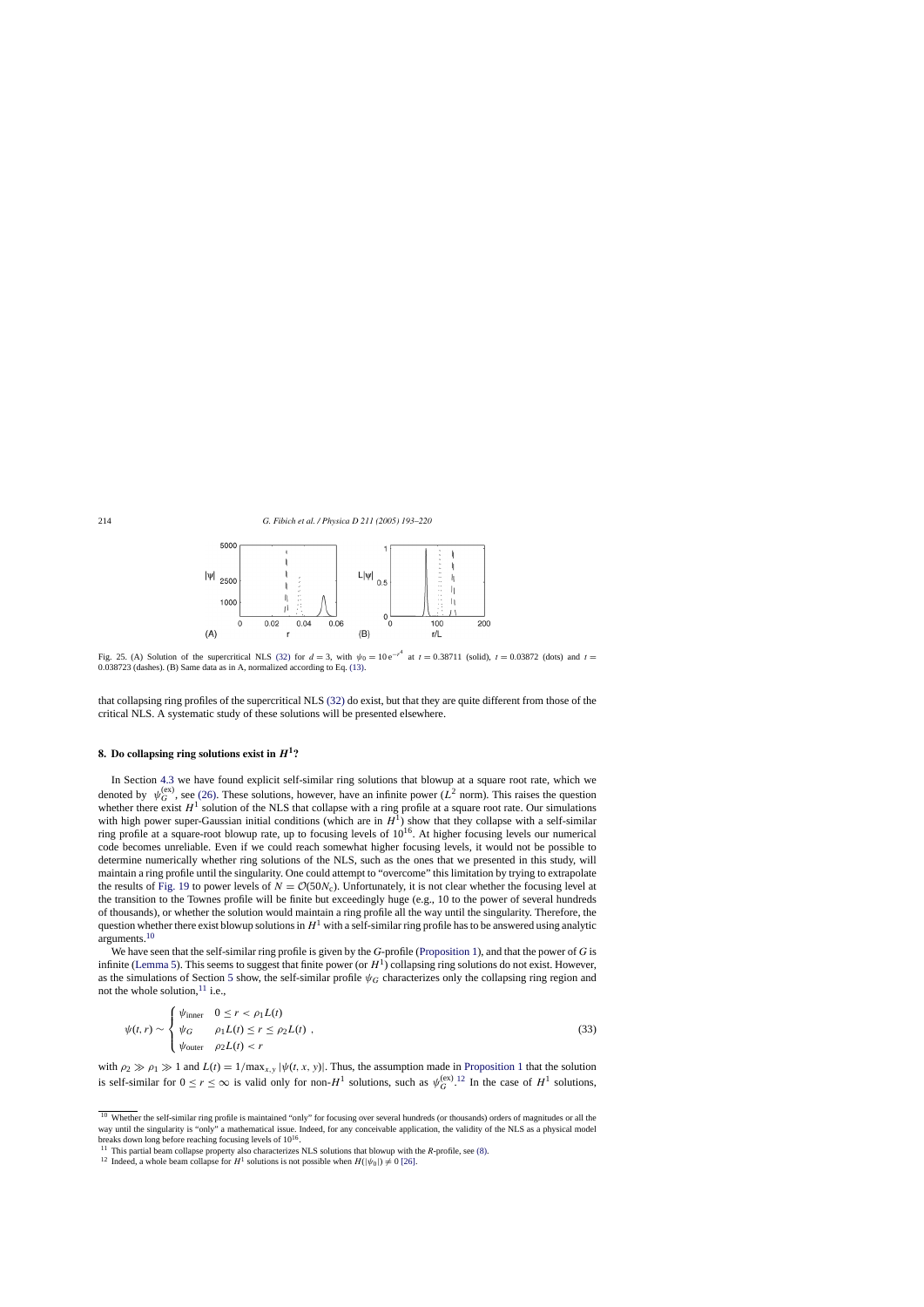<span id="page-22-0"></span>[Proposition 1](#page-6-0) applies only to the ring region, since only there the solution is characterized by a self-similar profile. The "modified" version of [Proposition 1](#page-6-0) for  $H^1$  *quasi self-similar* solutions is as follows:

**Proposition 13.** *Let* ψ *be a singular solution of the NLS* [\(1\)](#page-0-0) *with an asymptotic quasi self-similar blowup profile* [\(33\),](#page-21-0) where  $\psi_G$  *is given by* [\(14\).](#page-6-0) Assume that [\(15\)](#page-6-0) holds. Then,  $G(\xi)$  *is the solution of* 

$$
G''(\xi) + \frac{G'}{\xi} + \left[\frac{\alpha^4}{16}\xi^2 - 1\right]G + G^3 = 0, \quad \text{for } \rho_1 \le \xi \le \rho_2.
$$
 (34)

**Proof.** The proof is exactly the same as the proof of [Proposition 1,](#page-6-0) simply applied only to the bounded region  $\rho_1L(t) \leq r \leq \rho_2L(t)$ .

Of course, Proposition 13 does not prove the existence of  $H<sup>1</sup>$  ring solutions, since it relies on the assumption that the solution has the quasi self-similar blowup profile [\(33\). W](#page-21-0)hile our numerical results support this assumption, the validity of the this assumption should be confirmed analytically, e.g., by calculating  $\psi_{\text{inner}}$  and  $\psi_{\text{outer}}$ , and matching them with  $\psi_G$ .

Proposition 13 shows that the behavior of  $\psi$  for  $\xi \gg \rho_2$  is not characterized by the ring profile *G*. Indeed, since the ring solution amplitude decays at large  $\xi$  (see [Lemma 5\)](#page-8-0), at  $\xi \gg \rho_2$  the NLS reduces to the linear Schrödinger equation  $i\psi_t(t, x, y) + \Delta \psi = 0$ . Therefore, the infinite-power "tail" of the ring profile *G* is "irrelevant" to the NLS ring solutions, as can be seen in [Fig. 15D](#page-13-0)–F. We note that the feature of the "irrelevant infinite power tail" also occurs in the supercritical NLS [\(32\).](#page-20-0) Indeed,  $H<sup>1</sup>$  blowup solutions of the super-critical NLS collapse with an asymptotic self-similar which is known as the *Q* profile [\[12,27\].](#page-26-0) As in the case of the *G* profile, the overall power of *Q* between  $\xi = 0$  and  $\xi = \infty$  is infinite. However, the simulations and analysis in [\[28,29\]](#page-26-0) show that the collapse is, in fact, only quasi self-similar, with linear propagation for sufficiently large  $\xi$ . Hence, the quasi self-similar *Q* profile is consistent with an overall finite power of the collapsing solution. The same feature was also observed and analyzed by Malkin [\[30\]](#page-26-0) in the critical case for solutions that blow up with the Townes profile.

In summary, at present, the numerical and analytical results do not provide a conclusive answer to whether collapsing ring solutions exist in  $H<sup>1</sup>$ . For further discussion on this issue, see Section 9.

# **9. Final remarks**

In this study, we presented NLS simulations of solutions that blowup with a quasi self-similar ring profile at a square-root blowup rate up to focusing levels of  $10^{16}$ , at which point our numerical code may become unreliable. As we noted in Section [8, t](#page-21-0)he question whether there exist collapsing  $H<sup>1</sup>$  solutions that maintain a ring solution and blowup at a square root blowup rate all the way up to singularity is still open. As we have seen, existence of such solutions does not contradict the recent results of Merle and Raphael (see Section [5.3\)](#page-14-0) nor the infinite power of the *G*-profile (Section [8\).](#page-21-0)

Several open issues, which are related to the question of existence of  $H<sup>1</sup>$  ring solutions, are:

- The assumption that the ring solution is quasi self-similar of the form [\(33\)](#page-21-0) (see Section [8\)](#page-21-0) is strongly supported by the numerical results, but its validity at focusing level  $\gg 10^{16}$  is an open question.
- The minimal tail criteria for determining the relation  $\alpha = \alpha^{(1)}(G_0)$  for single ring *G*-profiles (see Section [4\)](#page-8-0) is reasonable as an initial choice, but the correct criteria could be based on matching between  $\psi_G$  and  $\psi_{\text{outer}}$ .
- What is the minimal power for a ring-type collapse (see Section [5.3\)?](#page-14-0)

As we have noted, at present, the numerical and analytical results do not provide a conclusive answer to whether collapsing  $H^1$  ring solutions of the critical NLS maintain a ring-profile all the way up to the singularity. It they do,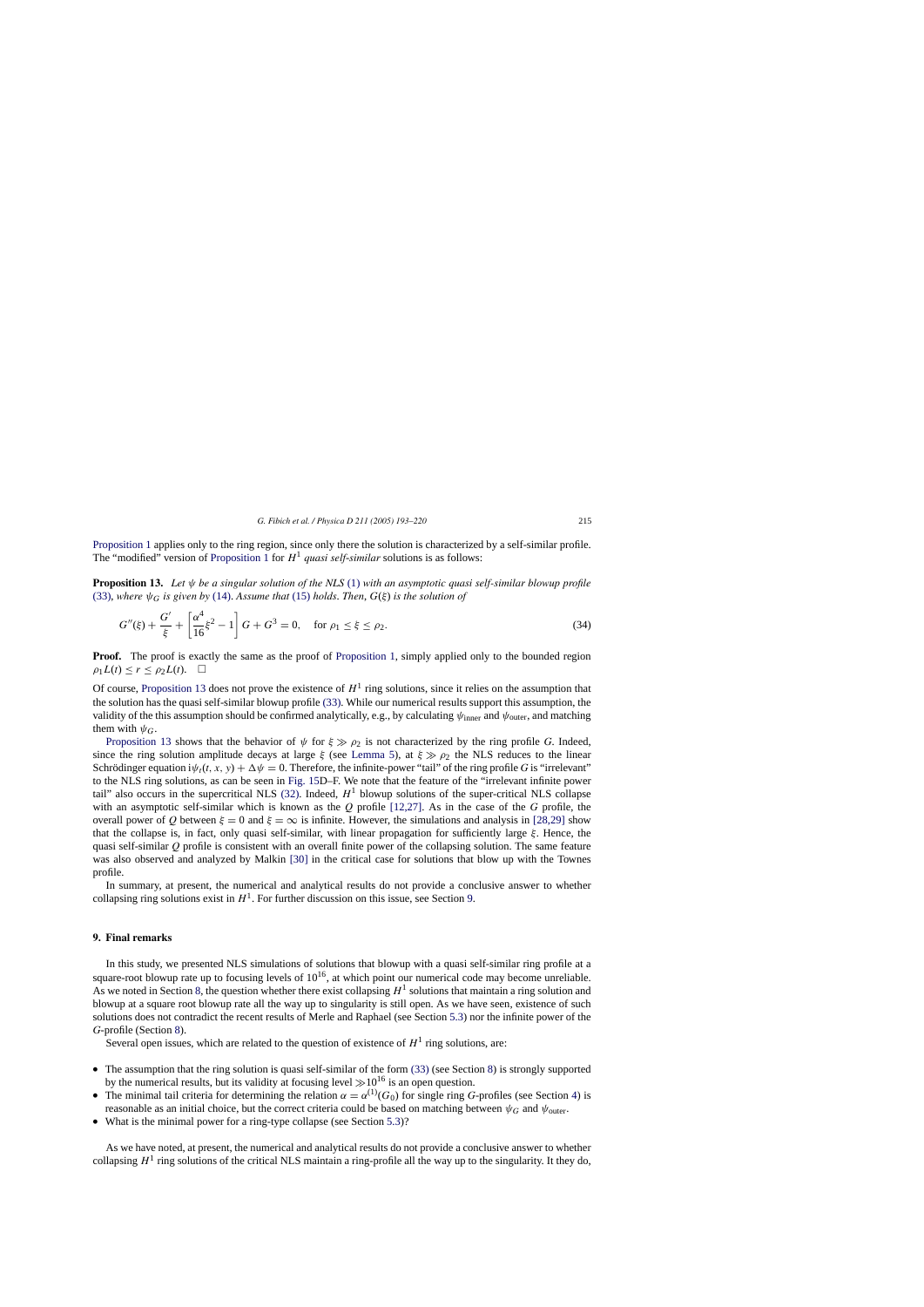they represent a new type of singular solutions of the critical NLS. If, however, these ring solutions will change into *R* profiles at exceedingly high focusing levels ( $\gg 10^{16}$ ), these ring solutions represent a new type of "quasi-singular" solutions of the critical NLS. We note that this distinction between truly singular ring solutions and "quasi-singular" ring solutions is a mathematical issue, since for any conceivable physical application, the NLS model is not valid at focusing levels which are  $\gg 10^{16}$ .

Finally, we note that ring-type collapse was recently observed in experiments with high-power, flattened-top laser beams [\[31\].](#page-26-0) These experiments were preliminary and considered only the early stages of the ring creation. Since our simulations show that as the rings collapse they become unstable with respect to symmetry-breaking perturbations (see Section [6\),](#page-16-0) a more detailed experimental investigation is needed to study the issue of ring stability at higher focusing levels.

## **Acknowledgement**

Partially supported by grant 2000311 from the United States–Israel Binational Science Foundation, Jerusalem, Israel.

## **Appendix A. Calculation of the** *G***-profile (16)**

[Lemma 5](#page-8-0) ensures that all solutions of Eq. [\(16\)](#page-6-0) decay as  $\xi \to \infty$ . Therefore, we can solve Eq. (16) as an initial value problem with the conditions  $G(0) = G_0$  and  $G'(0) = 0$  using a standard Runge-Kutte ODE solver.

#### **Appendix B. Calculation of** *cG*

In order to calculate  $c_G$ , we first find the locations  $0 < \xi_1 < \xi_1 < \xi_3 < \cdots$  of the local maxima of  $|\psi|$ . From [Lemma 5](#page-8-0) we know that

$$
|G(\xi_n)| \sim \frac{c_G}{\xi_n}, \qquad \xi_n > \frac{1}{\alpha^2}.
$$
 (B.1)

Therefore, we perform a linear data fit for the series of points  $\{\xi_n, 1/G(\xi_n)\}\$  for  $\xi_n > 1/\alpha^2$ . The slope of the fitted line is  $c_G^{-1}$ .

# Appendix C. Finding  $a^{(n)}(G_0)$

Given  $G_0 = G(0)$ , we want to find  $\alpha^{(1)}(G_0)$ , i.e., the value of  $\alpha$  for which the solution of [\(16\)](#page-6-0) will be a ring solution with the smallest oscillation tail possible. A direct method would be to first find a value of  $\alpha$  than corresponds to a solution with a single-ring (with a non-small tail) and then minimize  $c_G$  as a function of  $\alpha$ , where  $c_G$  is calculated as in Appendix B. This approach demands a good initial guess for  $\alpha^{(1)}(G_0)$  and turns out to be relatively inefficient.

A better approach is to look at the value of  $G(\xi_2)$  where  $\{\xi_n\}$  is the series defined in Appendix B. For a single-ring solution,  $\xi_2$  already belongs to the oscillating tail, therefore we expect  $|G(\xi_2)|$  to be minimal. Naively, a minimum finding algorithm can be applied to find the optimal  $\alpha$  which minimizes  $|G(\xi_2)|$ . However, a better approach can be derived by noting that as  $\alpha$  changes from  $\alpha^{(1)} - \varepsilon$  to  $\alpha^{(1)} + \varepsilon$ ,  $G(\xi_2)$  changes its sign (see [Fig. 10](#page-9-0) and also [Fig. C.1\).](#page-24-0) We can take advantage of this property and apply a zero-finding algorithm to find the value for which  $G(\xi_2)$  is closest to zero. This method is significantly faster than the minimum finding algorithm and in addition it does not demand a good initial guess for  $\alpha^{(1)}(G_0)$ . Clearly, since [Lemma 5](#page-8-0) ensures that  $c_G$  can not be zero,  $G(\xi_2)$  cannot

<span id="page-23-0"></span>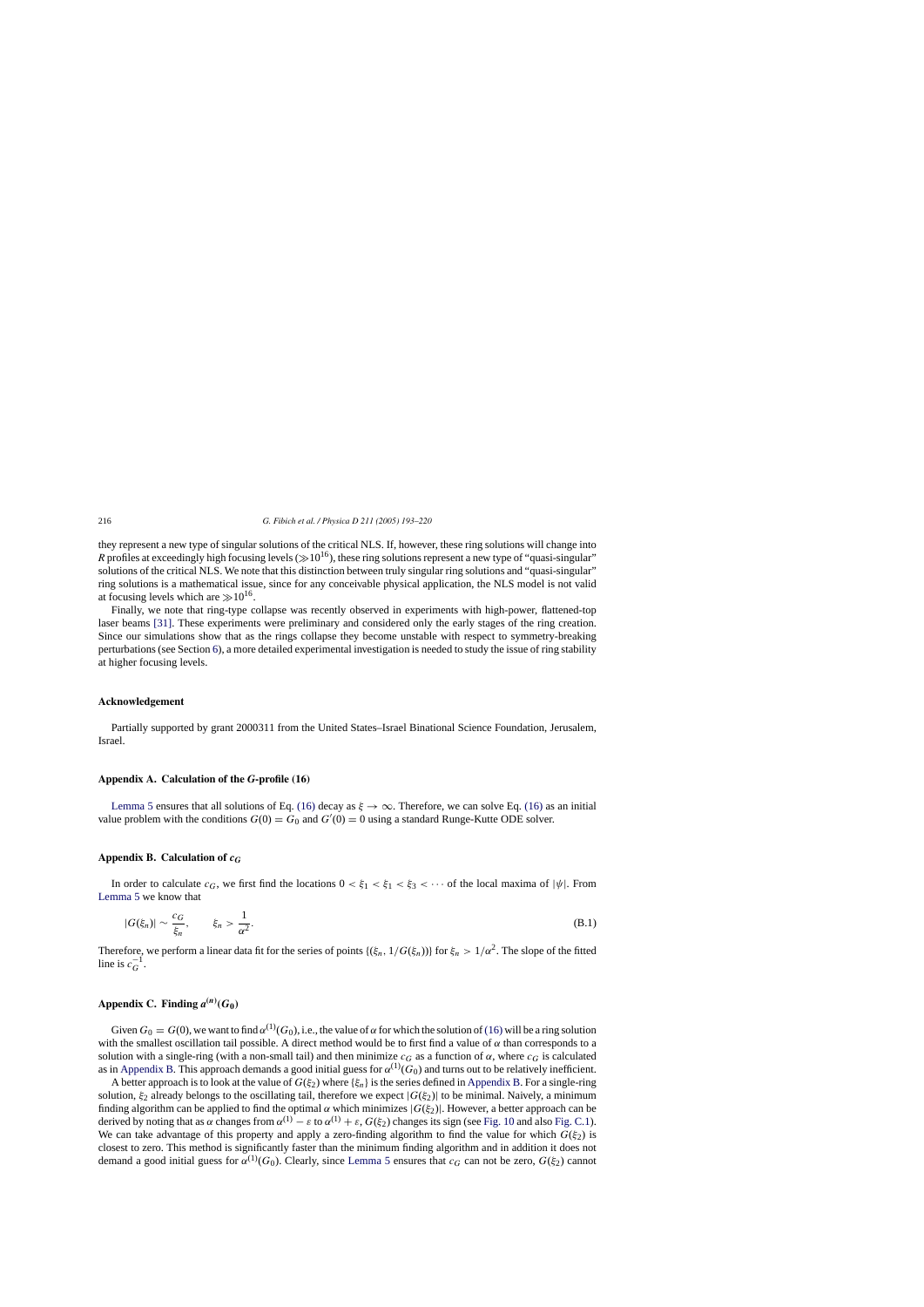<span id="page-24-0"></span>

Fig. C.1.  $G(\xi_2)$  as a function of  $\alpha - \alpha^{(1)}(G_0)$  for  $G_0 = 0.0003$ .



Fig. C.2. Zoom-in on Fig. C.1 near  $\alpha = \alpha^{(1)}(G_0)$ .

be zero as well. Indeed, zooming in on the neighborhood of  $\alpha^{(1)}(G_0)$  shows a discontinuity at  $\alpha = \alpha^{(1)}$  (Fig. C.2). The discontinuity in the graph asserts that the zero finding algorithm will be stopped by an external threshold and not when finding a true optimal value. This does not constitute a problem, however, because as Fig. C.2 shows, the zero search will terminate at a value of  $\alpha$  which is  $\mathcal{O}(10^{-6})$  close to  $\alpha^{(1)}(G_0)$ .

Extension of the method to *n*-ring solutions is done searching for the values of  $\alpha = \alpha^{(n)}(G_0)$  for which  $G(\xi_{n+1})$ is closest to zero.

#### **Appendix D. Matching a given ring profile with a** *G***-profile**

When we find a self-similar ring profile of a collapsing NLS solution, we would like to find the corresponding best fitting single-ring solution of [\(16\). T](#page-6-0)o do that, we first require that the two profiles will have the same amplitude by normalizing ψ and the *G*-profile according to [\(13\).](#page-3-0) [Fig. D.1](#page-25-0) shows that the radius of the normalized *G*-profiles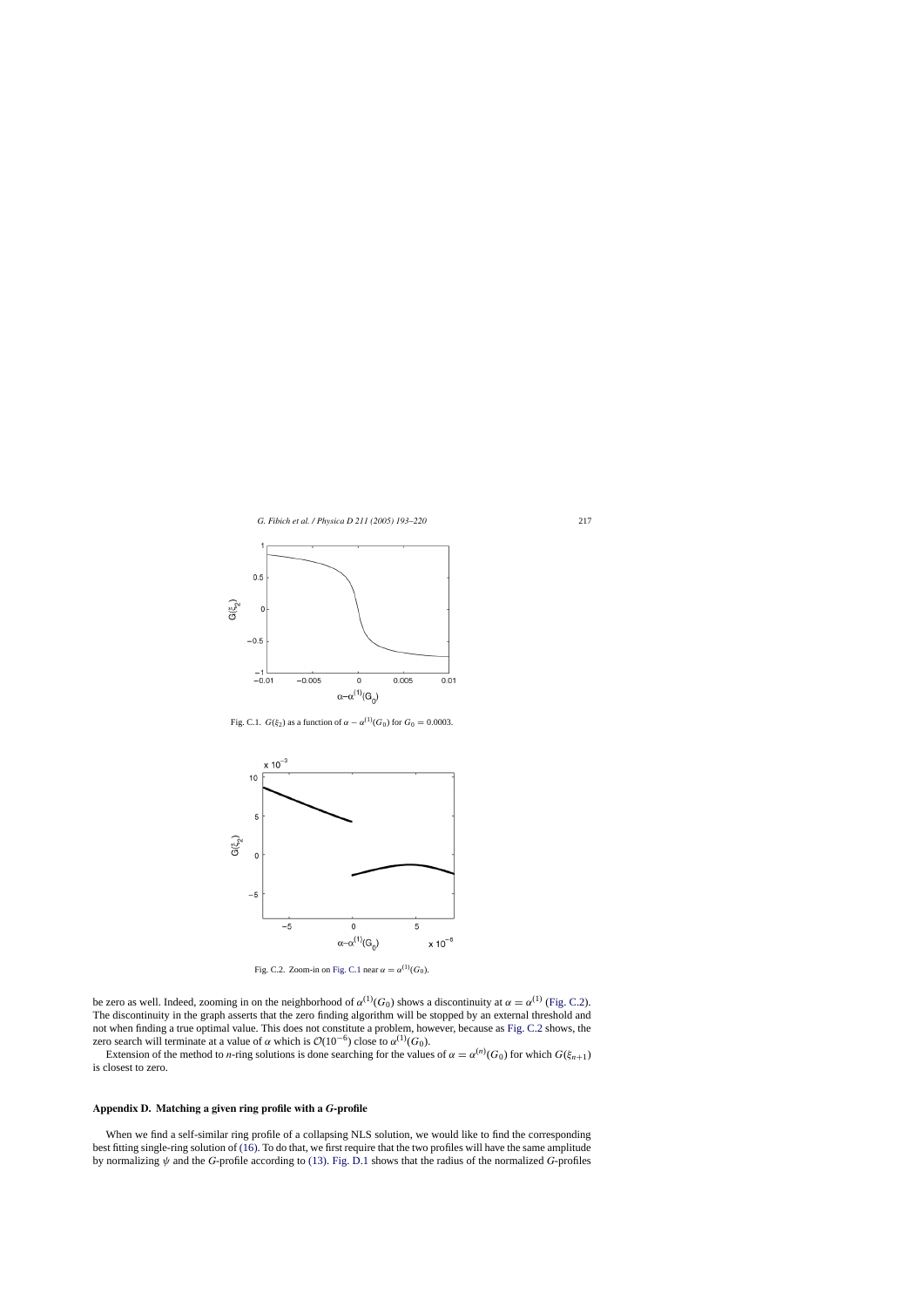<span id="page-25-0"></span>

Fig. D.1. Radius of a normalized single-ring *G*-profile as a function of  $G_0$ .

increases monotonically as  $G_0$  decreases (as, of course, can be expected). Therefore, the match is done by searching for the value of  $G_0$  for which the normalized G and  $\psi$  and have the same radius.

# **Appendix E. Simulation of radially-symmetric NLS (dynamic rescaling)**

Simulations of the radially-symmetric NLS [\(10\)](#page-3-0) were performed using the method of dynamic rescaling [\[9\]](#page-26-0) with approximate boundary conditions [\[32\].](#page-26-0) In this method, the independent variables and the function are dynamically rescaled in a way which is based on the asymptotic form of the solution [\(14\).](#page-6-0) As a result, in the rescaled variables, the function is smooth and the problem can be solved on a fixed grid using standard techniques. Finally, the NLS solution is recovered from that of the rescaled problem. Additional rescaling is applied to the modulation variables *L* and  $\tau$ , so that they match the corresponding variables of the asymptotic theory [\[1,33\].](#page-26-0)

#### **Appendix F. Simulation of anisotropic NLS (iterative grid redistribution)**

We use the iterative grid redistribution method for the simulations of the NLS with anisotropic initial conditions. The IGR method was introduced in [\[34\]](#page-27-0) [a](#page-27-0)nd further improved in [\[35\]](#page-27-0) and [\[36\]. T](#page-27-0)he method consists of the following three parts:

- (1) A grid generation rule that determines the mesh mapping  $\mathbf{x} = T(\xi)$ .
- (2) An iterative procedure that controls the grid distribution near the singular points.
- (3) A procedure for solving the NLS.

Step (2) is the key for the method to be successful for the problem with singular behavior. It is a procedure that improves the grid distribution near singular region if the mapping *T* in step (1) cannot achieve enough resolution in the singular region. In step (1), the grid generation in two and three spatial dimensions is commonly done using the variational approach, specifically by minimizing a functional of the coordinate mapping between the physical domain and the computational domain. The functional is chosen so that the minimum is suitably influenced by the desired properties of the solution of the PDE itself. Steps (1) and (2) are then incorporated into a static adaptive method for solving the NLS equation in the computational domain. The grid re-generation is needed when certain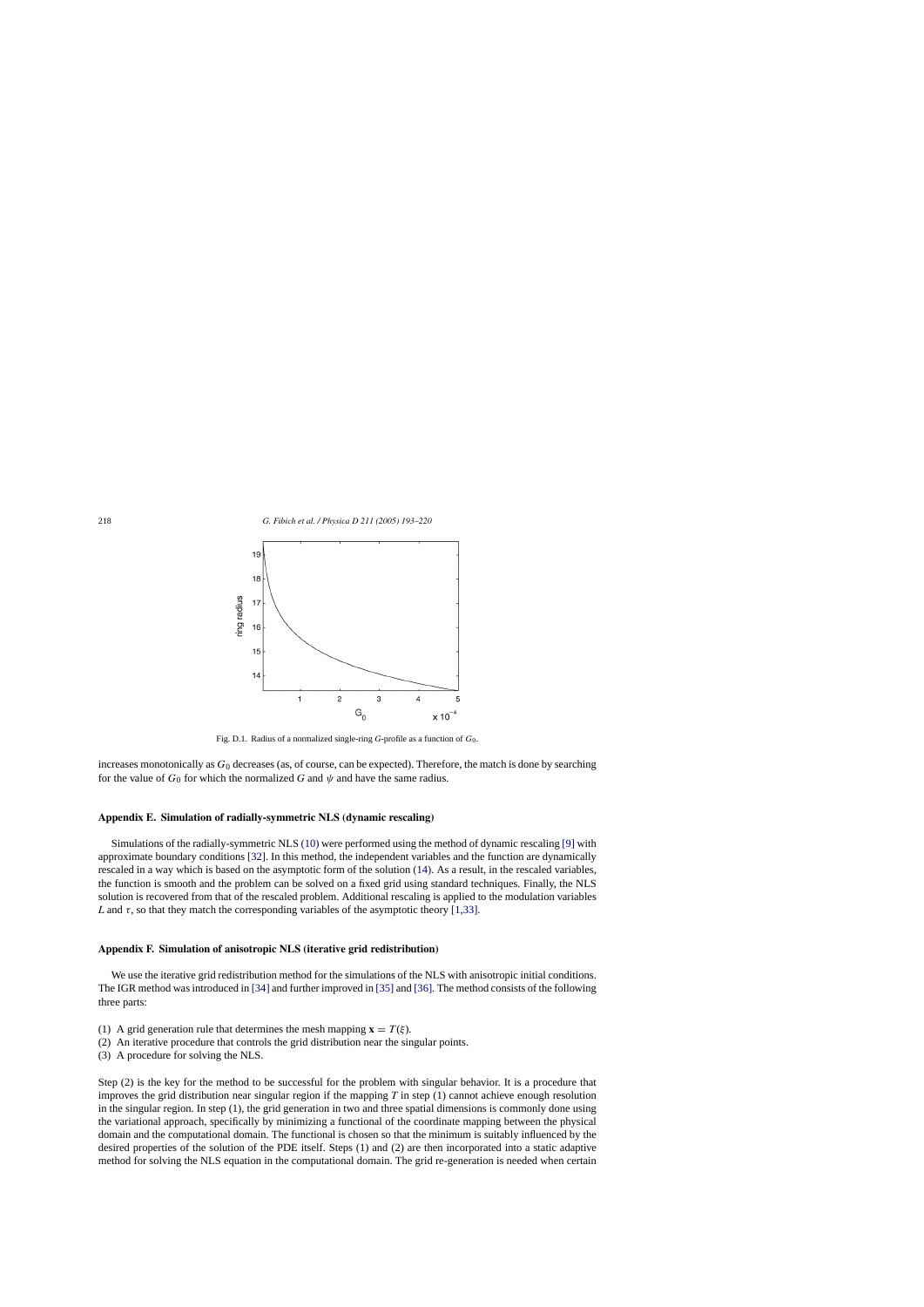<span id="page-26-0"></span>smoothness criterion for the solution in the computational domain is violated. The advantage of the method is that it can handle singularities with complicated structures. For details, we refer the reader to [\[35,34,36\].](#page-27-0)

## **References**

- [1] G. Fibich, G. Papanicolaou, Self-focusing in the perturbed and unperturbed nonlinear Schrödinger equation in critical dimension, SIAM J. Appl. Math. 60 (1999) 183–240.
- [2] W. Strauss, Nonlinear Wave Equations, American Mathematical Society, Providence, R.I, 1989.
- [3] C. Sulem, P. Sulem, The Nonlinear Schrödinger Equation, Springer, New-York, 1999.
- [4] M. Grillakis, Existence of nodal solutions of semilinear equations in  $\mathbb{R}^N$ , J. Differ. Equations 85 (1990) 367–400.
- [5] R. Chiao, E. Garmire, C. Townes, Self-trapping of optical beams, Phys. Rev. Lett. 13 (1964) 479–482.
- [6] M. Weinstein, Nonlinear Schrodinger equations and sharp interpolation estimates, Commun. Math. Phys. 87 (1983) 567–576. ¨
- [7] V. Talanov, Focusing of light in cubic media, JETP Lett. 11 (1970) 199–201.
- [8] M. Landman, G. Papanicolaou, C. Sulem, P. Sulem, X. Wang, Stability of isotropic singularities for the nonlinear Schrödinger equation, Physica D 47 (1991) 393–415.
- [9] D. McLaughlin, G. Papanicolaou, C. Sulem, P. Sulem, Focusing singularity of the cubic Schrodinger equation, Phys. Rev. A 34 (1986) ¨ 1200–1210.
- [10] G. Fraiman, Asymptotic stability of manifold of self-similar solutions in self-focusing, Sov. Phys. JETP 61 (1985) 228–233.
- [11] M. Landman, G. Papanicolaou, C. Sulem, P. Sulem, Rate of blowup for solutions of the nonlinear Schrödinger equation at critical dimension, Phys. Rev. A 38 (1988) 3837–3843.
- [12] B. LeMesurier, G. Papanicolaou, C. Sulem, P. Sulem, The focusing singularity of the nonlinear Schrödinger equation, in: M. Grandall, P. Rabinovitz, R. Turner (Eds.), Directions in Partial Differential Equations, Academic Press, New-York, 1987, pp. 159–201.
- [13] M. Weinstein, The nonlinear Schrödinger equation—singularity formation, stability and dispersion, Contemp. Math. 99 (1989) 213– 232.
- [14] H. Nawa, Asymptotic profiles of blow-up solutions of the nonlinear Schrödinger equation with critical power nonlinearity, J. Math. Soc. Jpn. 46 (1994) 557–586.
- [15] H. Nawa, Asymptotic and limiting profiles of blow-up solutions of the nonlinear Schrödinger equation with critical power, Commun. Pure Appl. Math. 52 (1999) 193–270.
- [16] F. Merle, P. Raphael, Sharp upper bound on the blow-up rate for the critical nonlinear Schrödinger equation, Geom. Funct. Anal. 13 (2003) 591–642.
- [17] F. Merle, P. Raphael, On universality of blow-up profile for  $L^2$  critical nonlinear Schrödinger equation, Invent. Math. 156 (2004) 565–672.
- [18] F. Merle, P. Raphael, Profiles and quantization of the blow up mass for critical nonlinear Schrödinger equation, Commun. Math. Phys. 253 (2005) 675–704.
- [19] K. Moll, A. Gaeta, G. Fibich, Self-similar optical wave collapse: Observation of the Townes profile, Phys. Rev. Lett. 90 (2003) 203902.
- [20] L. Bergé, C. Gouédard, J. Schjodt-Eriksen, H. Ward, Filamentation patterns in Kerr media vs. beam shape robustness, nonlinear saturation and polarization states, Physica D 176 (2003) 181–211.
- [21] C.J. Budd, Asymptotics of multibump blow-up self-similar solutions of the nonlinear Schrodinger equation, SIAM J. Appl. Math. 62 (2001) ¨ 801–830.
- [22] T. Cazenave, F. Weissler, The Cauchy problem for the nonlinear Schrödinger equation in  $H<sup>1</sup>$ , Manuscripta Math. 81 (1988) 477-498.
- [23] F. Merle, Lower bounds for the blow-up rate of solutions of the Zakharov equation in dimension two, Commun. Pure Appl. Math. 49 (1996) 765–794.
- [24] R. Johnson, X. Pan, On an elliptic equation related to the blow-up phenomenon in the nonlinear Schrödinger equation, Proc. R. Soc. Edinburgh Sect. A 123 (1993) 763–782.
- [25] A. Dubietis, G. Tamošauskas, G. Fibich, B. Ilan, Multiple filamentation induced by input-beam ellipticity, Opt. Lett. 29 (2004) 1126–1128.
- [26] H. Nawa, M. Tsutsumi, On blow-up for the pseudo-conformally invariant nonlinear Schrödinger equation, Funkcial. Ekvac. 32 (1989) 417–428.
- [27] B. LeMesurier, G. Papanicolaou, C. Sulem, P. Sulem, Local structure of the self-focusing singularity of the nonlinear Schrödinger equation, Physica D 32 (1988) 210–226.
- [28] L. Berge, D. Pesme, Time dependent solutions of wave collapse, Phys. Lett. A 166 (1992) 116–122. ´
- [29] V. Shvets, N.E. Kosmatov, B.J. LeMesurier, On collapsing solutions of the nonlinear Schrödinger equation in the supercritical case, in: R. Caflisch, G. Papanicolaou (Eds.), Singularities in Fluids, Plasmas and Optics, NATO ASI Series, vol. 404, Kluwer Academic Publishers, 1993, pp. 671–692.
- [30] V. Malkin, Dynamics of wave collapse in the critical case, Phys. Lett. A 151 (1990) 285–288.
- [31] T. Grow, A. Gaeta, G. Fibich, Observation of new singular solutions of the nonlinear Schrödinger equation, Nonlinear Guided Waves and Their Applications (NLGW 2005), FC4, 6–7 September 2005, Dresden, Germany.